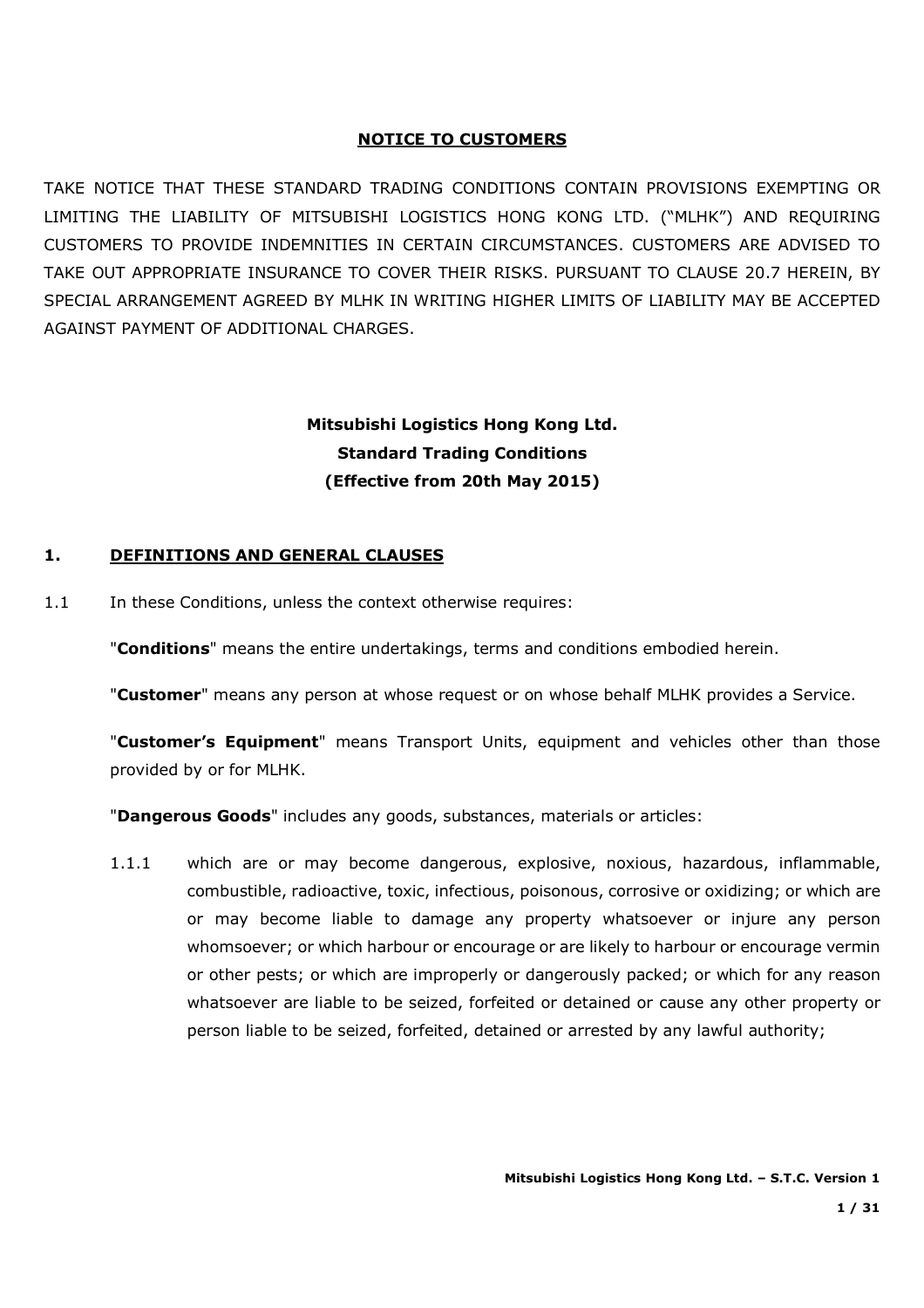- 1.1.2 which are classified as dangerous goods in any applicable national laws or international conventions or regulations from time to time in force, including, without limitation, the International Maritime Dangerous Goods Code published by the International Maritime Organization, the Technical Instructions for the Safe Transport of Dangerous Goods by Air approved and published by decision of the Council of the International Civil Aviation Organization, the IATA Dangerous Goods Regulations, the Dangerous Goods Ordinance (Cap. 295, Laws of Hong Kong), the Dangerous Goods (Application and Exemption) Regulations (Cap 295 sub. leg. A, Laws of Hong Kong), Schedule 16 to the Air Navigation (Hong Kong) Order 1995 (Cap 448 sub. leg. C, Laws of Hong Kong) (cited as the Air Navigation (Dangerous Goods) Regulations), and the Dangerous Goods (Consignment by Air) (Safety) Ordinance (Cap 384, Laws of Hong Kong); or
- 1.1.3 the properties of which are or may become dangerous when the Services contracted for are rendered to them, and include empty receptacles or other Transport Units which have been used for or in connection with the storage or holding or carriage of any dangerous goods, unless the same shall have been properly cleaned and dried, gas freed or ventilated, or cleaned and adequately closed, or otherwise treated so as to be rendered safe and non-dangerous.

### **"Force Majeure Event"** means:

- 1.1.4 act of God;
- 1.1.5 war, insurrection, riot, civil commotion, act or threat of terrorism;
- 1.1.6 lightning, earthquake, fire, flood, storm, typhoon or extreme weather condition;
- 1.1.7 theft, malicious damage;
- 1.1.8 strike, lockout, industrial dispute (whether affecting the workforce of MLHK or Customer or any other person, as applicable in the circumstances);
- 1.1.9 breakdown or failure of plant or machinery;
- 1.1.10 inability to obtain essential supplies or materials;
- 1.1.11 change in applicable laws, rules and regulation;
- 1.1.12 any other event which under applicable law is defined as force majeure and/or as a fortuitous event;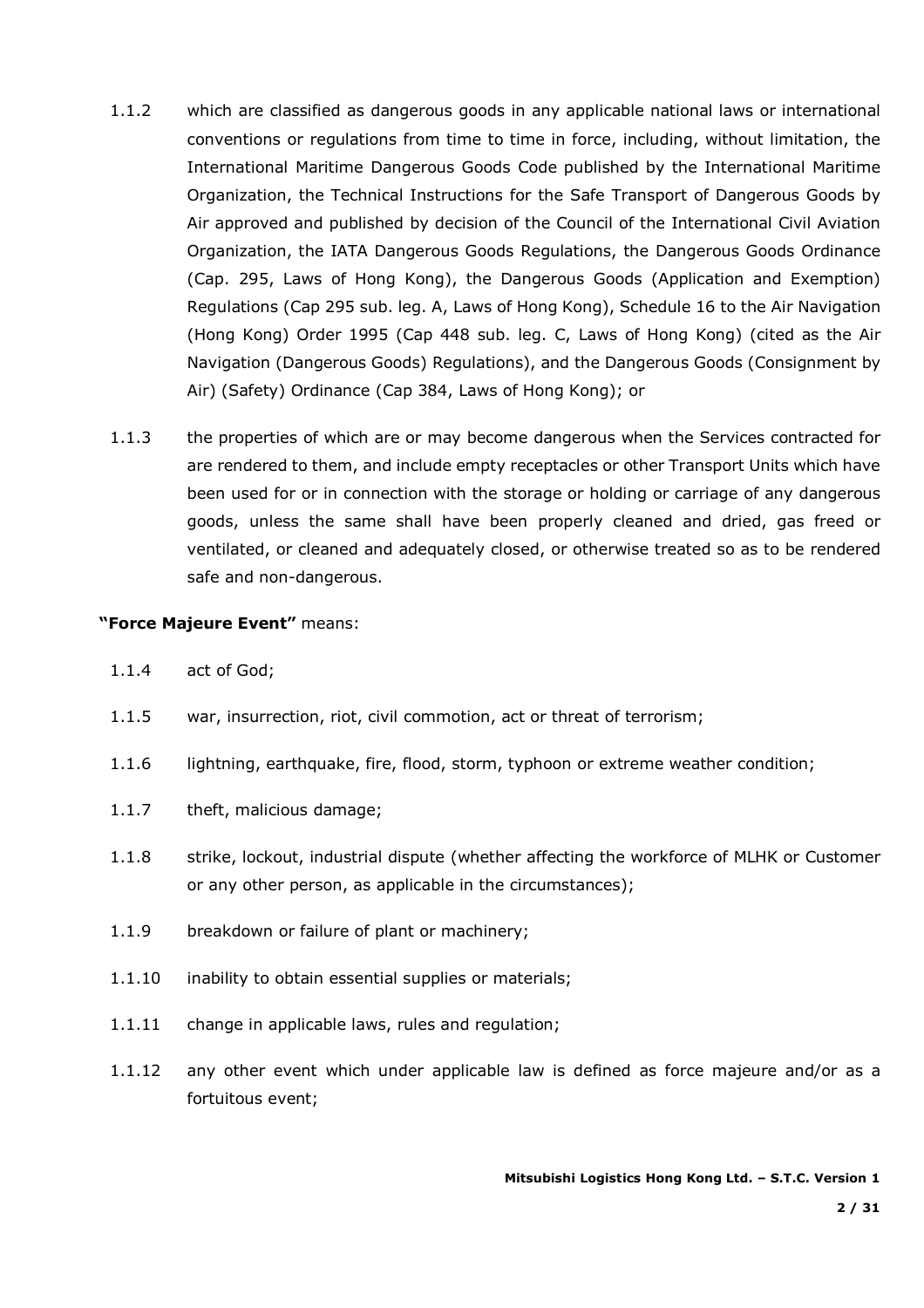- 1.1.13 any failure or default of a Sub-contractor of MLHK or Customer (as the case may be); or
- 1.1.14 any event or circumstance to the extent it is beyond the reasonable control of MLHK or Customer (as the case may be).

"**Goods**" means all or any part of the goods (including, except where the term is used in Clause 20.4.1, any Customer's Equipment) in respect of which any Service is or is to be provided by MLHK.

"**Guadalajara Convention**" means the Convention supplementary to the Warsaw Convention, for the unification of certain rules relating to international carriage by air performed by a person other than the contracting carrier signed at Guadalajara on 18 September 1961.

"**Hague-Visby Rules**" means the International Convention for the Unification of certain rules Relating to Bills of Lading signed at Brussels on 25 August 1924 ("Hague Rules") as amended by the Protocol signed at Brussels on 23 February 1968 (and, where applicable, the Protocol signed at Brussels on 21 December 1979).

"**Instructions**" means statements of Customer's specific requirements in relation to the Services, whether oral or in writing.

"**Liabilities**" includes all and any claims, demands, losses, damages, liabilities, responsibilities, fines, penalties, costs and expenses (including legal costs and expenses) of whatsoever nature and howsoever arising.

"**MLHK**" means **Mitsubishi Logistics Hong Kong Ltd.** a member of the Hong Kong Association of Freight Forwarding and Logistics Limited trading under these Conditions.

"**Montreal Convention**" means the Convention for the Unification of Certain Rules for International Carriage by Air done at Montreal on 28 May 1999.

"**Owner**" includes all and any of the following persons: the owner, shipper, consignee of the Goods and any other person who is or may become interested in or otherwise entitled to the possession of the Goods, and anyone acting on behalf of any of the persons aforesaid.

"**Perishable Goods**" means any goods of a perishable nature and includes goods which require temperature control or goods with a short shelf-life.

"**Rights and Defences**" includes all and any rights, remedies, defences, exemptions of liabilities, limitations of liabilities, liberties, immunities and benefits of whatever nature and howsoever acquired.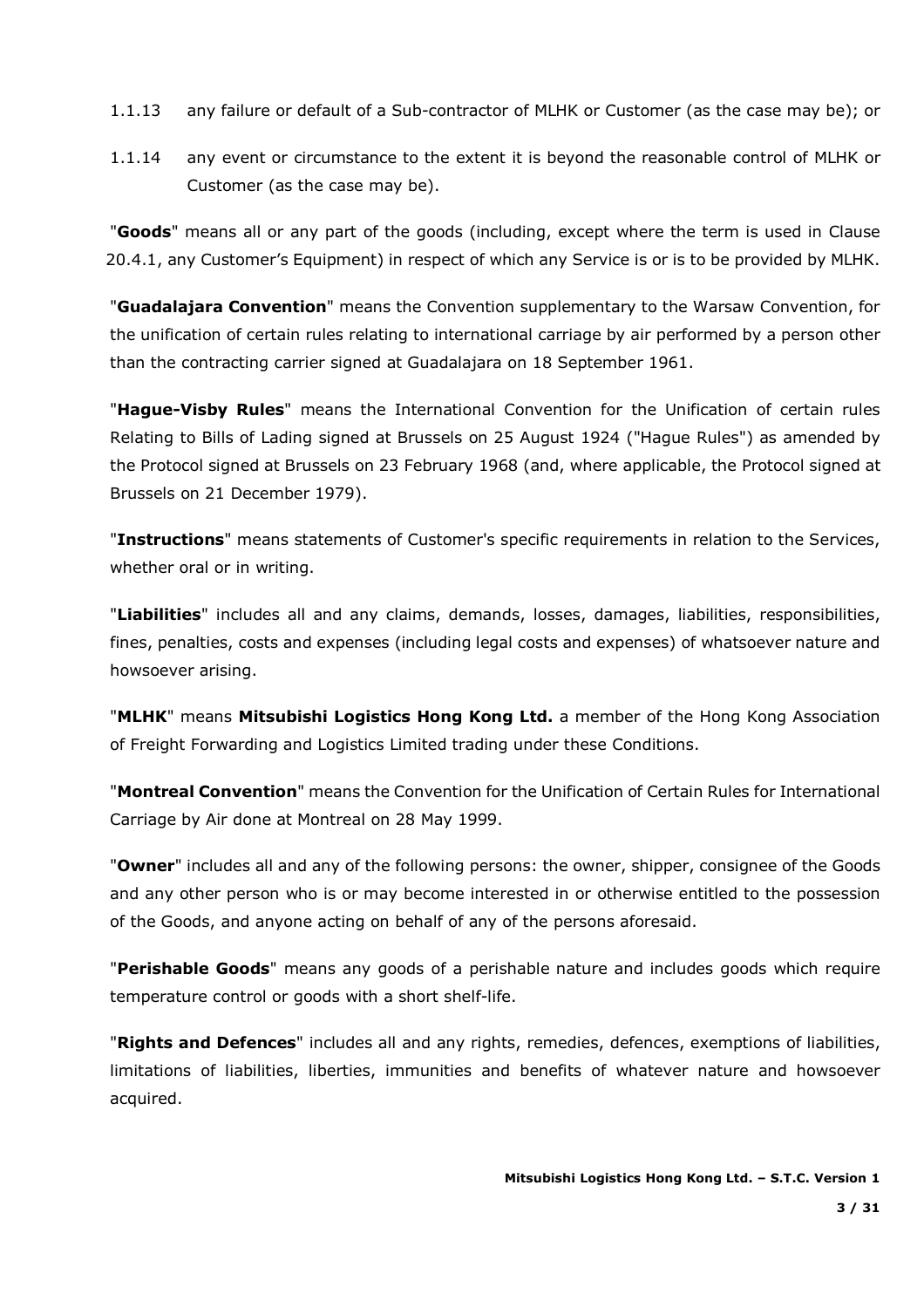"**Separate Terms**" has the meaning ascribed to it in Clause 2.3.

"**Services**" means all and any business undertaken by MLHK including the provision or procuring the provision of any advice, information and services whatsoever (including without limitation any advice, information or services of or relating to any of the following: forwarding, carriage, transportation of goods (in each case whether international, regional, cross border or local and whether by sea or air or land or any combination thereof); storage, loading, unloading, packing, unpacking, stuffing, un-stuffing, consolidation, de-consolidation, warehousing, distribution, collection, delivery, inventory and management control, labelling, repacking, reorganisation, other processing, tracing and tracking and other handling of goods; order handling, documents preparation and customs brokerage; and in each case services ancillary or incidental thereto).

"**Sub-contractors**" means direct and indirect sub-contractors (of any degree) and their respective officers, servants and agents.

"**Transport Unit**" includes any container, trailer, flat, tank, packing case, pallet and any other device used for and in connection with the carriage and/or consolidation of goods, and any equipment ancillary thereto.

"**Valuable Goods**" means any goods of a valuable nature including without limitation: bullion, bank notes, cash money, coins, traveller's cheques, drafts, credit cards, documents or papers of value of all kinds, articles or materials containing information or data of value in any form, precious stones, jewellery, antiques, works of art, valuables of all kinds; and including such other goods or materials the value of which exceeds the value limit as may from time to time be specified by MLHK.

"**Warsaw Convention**" means The Convention for the Unification of Certain Rules relating to International Carriage by Air signed at Warsaw on 12 October 1929 or that Convention as amended at The Hague, 28 September 1955, whichever may be applicable.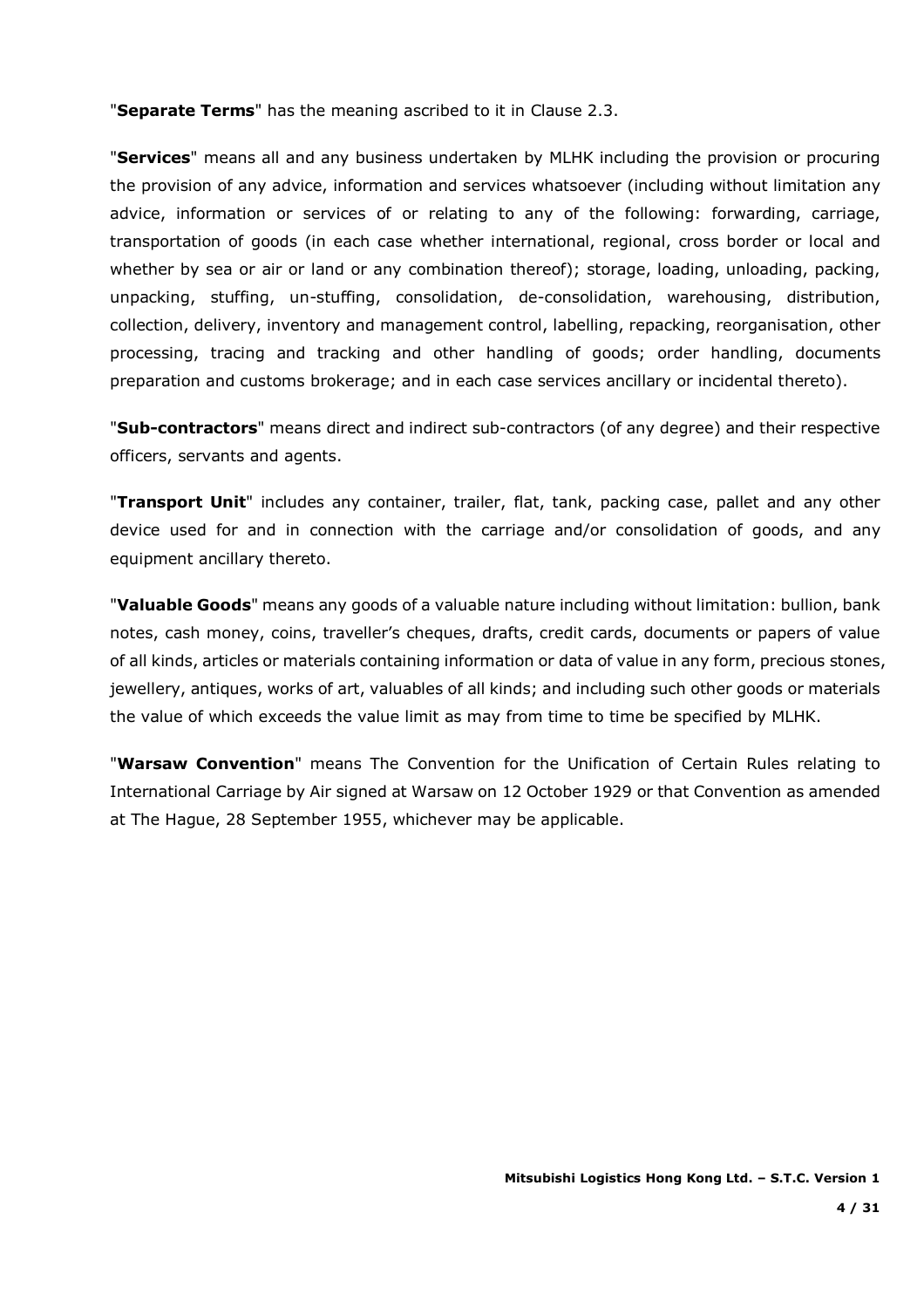### 1.2 **Interpretation**

In these Conditions, unless the context otherwise requires: words importing the singular include the plural and vice versa; words importing a gender include every gender; references to persons include any individual, body corporate or unincorporated and any other entity; references to "third party(ies)" also include a party or parties which is or are the parent, subsidiary or associated company(ies) of MLHK; references to statutory provisions shall be construed as references to those provisions as respectively amended or re-enacted or as their application is modified by other provisions from time to time and shall include any provisions of which they are re-enactments (whether with or without modification); references to Clauses are to clauses of these Conditions. Clause headings and sub-headings are for convenience only and do not affect the construction of these Conditions.

#### 1.3 **No Variation**

No servant or agent of MLHK has authority to waive or vary any provision of these Conditions, unless such waiver or variation is in writing and signed by a duly authorized person or director of MLHK.

#### 1.4 **Severability**

Each of the provisions of these Conditions is severable and distinct from the others and if at any time one or more of such provisions is or becomes invalid illegal or unenforceable, the validity legality and enforceability of the remaining provisions of these Conditions shall not in any way be affected or impaired thereby.

#### 1.5 **Rights Cumulative**

Any of the Rights and Defences conferred on MLHK by these Conditions shall be in addition to and without prejudice to all other Rights and Defences available to it (whether contained in these Conditions or under statue or otherwise available in law).

### 1.6 **No Waiver**

No omission or delay on the part of MLHK in exercising any of its Rights and Defences shall operate as a waiver thereof, nor shall any single or partial exercise by MLHK of any such Rights and Defences preclude the further or other exercises thereof or the exercise of any other Rights and Defences which it has or may have.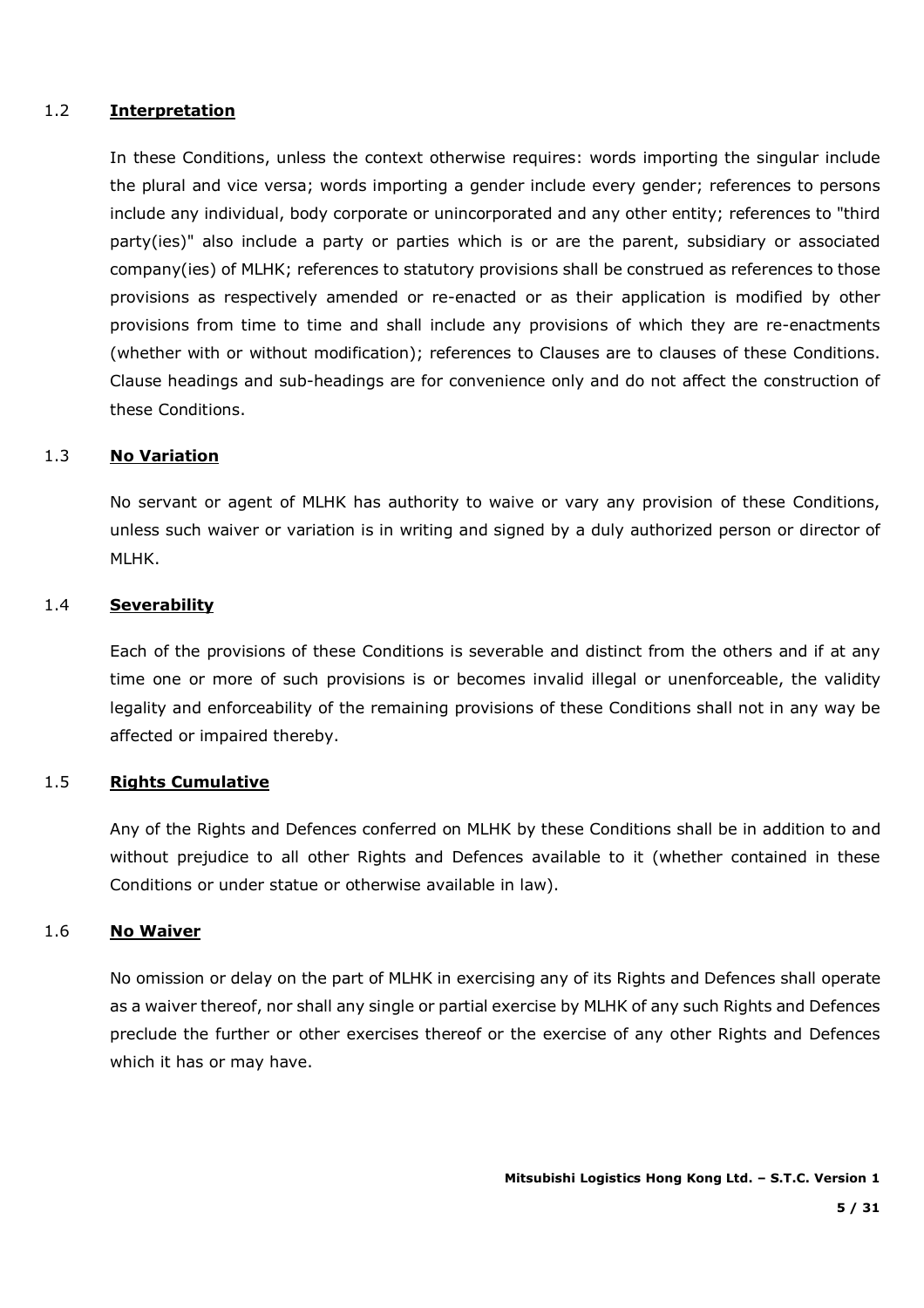### 1.7 **Notices to MLHK**

All notices required to be given to MLHK under these Conditions shall be in writing delivered to or sent by mail (postage prepaid) to MLHK's registered office for the time being in Hong Kong or in such other manner or to such other address as MLHK may notify Customer in writing.

### 1.8 **Notices by MLHK**

Wherever it is provided in these Conditions that notice shall be given by MLHK to Customer or any other person such notice shall be dispensed with if despite reasonable efforts, Customer or such other person cannot reasonably be contacted.

### 1.9 **Action in contract, tort, etc.**

The Rights and Defences of MLHK provided in these Conditions shall apply in any action against MLHK whether founded in contract, tort, bailment, trust or howsoever otherwise founded.

### 1.10 **Customer's/Owner's Indemnity**

Any agreement or undertaking by Customer or Owner contained or implied in these Conditions to indemnify MLHK shall be construed as an agreement or undertaking to indemnify MLHK, its officers, servants, agents and Sub-contractors (and each of them).

### 1.11 **Customer's Declarations etc.**

Nothing in these Conditions shall be construed to affect or prejudice the Rights and Defences of MLHK, its officers, servants, agents or Sub-contractors in or under any separate declarations, certifications, warranties, undertakings and/or indemnities provided or given by or on behalf of Customer and/or Owner.

### 1.12 **Protective Provisions**

Subject to Clause 2.2, provisions in these Conditions which:

1.12.1 exempt, exclude, relieve or limit the liability of MLHK, its officers, servants, agents or Sub-contractors (including without limitation provisions which limit the time for giving notice of claim or commencing proceedings); or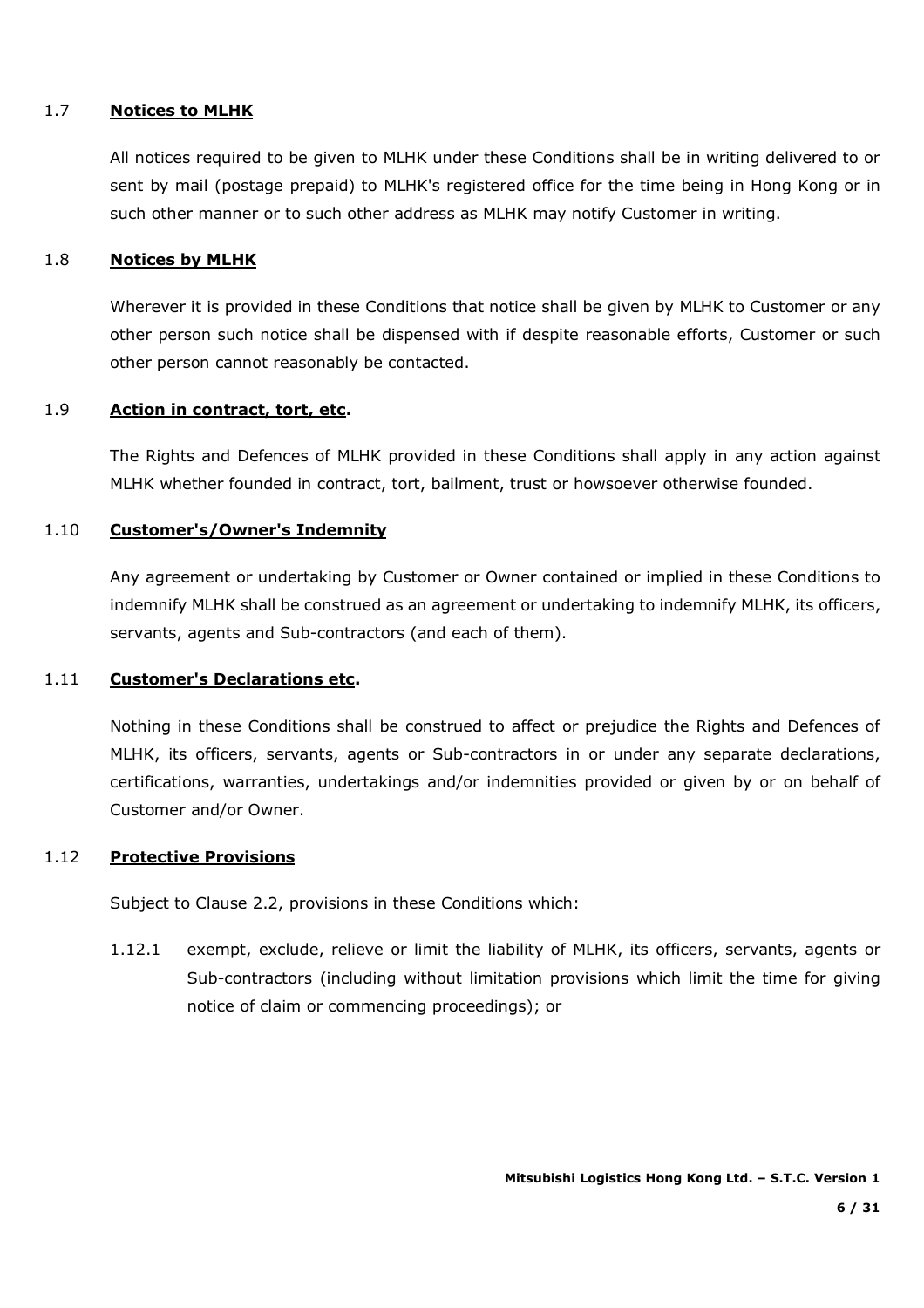# 1.12.2 require Customer and/or Owner to indemnify MLHK its officers, servants, agents or Subcontractors

shall apply and take effect notwithstanding (a) any act, omission, negligence, neglect or default of MLHK, its officers, servants, agents, Sub-contractors or any person for whom MLHK is responsible, or (b) the circumstances or cause of any loss or damage (to which such exemption, exclusion, relief, limitation or indemnity relates) be unexplained, or (c) any other matters or causes whatsoever.

# **2. APPLICATION OF CONDITIONS**

- 2.1 Subject to Clauses 2.2 and 2.3 all and any Services, whether gratuitous or otherwise, are provided subject to these Conditions which are deemed to be incorporated in any agreement between MLHK and Customer, to the exclusion of all other terms and conditions furnished by Customer or Owner or any other persons on their behalf.
- 2.2 If any legislation is compulsorily applicable to any Service, these Conditions shall as regards such Service be read as subject to such legislation and nothing in these Conditions shall be construed as a surrender by MLHK of any of its Rights and Defences or as an increase of any of its Liabilities under such legislation and if any part of these Conditions be repugnant to such legislation to any extent such part shall as regards such Service be void to that extent but no further.
- 2.3 Where MLHK (in its own name) issues its own bill of lading or waybill (air or sea or road) or cargo receipt in pursuance of the Montreal Convention and provides in it that it contracts as a carrier, or otherwise enters into any separate contract in writing on other terms and conditions for any Service, the terms and conditions ("Separate Terms") embodied or incorporated in such bill of lading, waybill, cargo receipt, or separate contract shall be paramount and prevail in respect of the Service contracted for to the extent that these Conditions are in conflict with the Separate Terms; PROVIDED that where:
	- 2.3.1 the provisions of these Conditions on any matter are not in conflict with the applicable terms of the Separate Terms; or
	- 2.3.2 in respect of any matter about which the Separate Terms are silent

the provisions of these Conditions, unless otherwise expressly stated in the Separate Terms, shall continue to apply and be operative. For the avoidance of doubt, the signing or issue of a bill of lading or waybill or cargo receipt by MLHK as agent of a third party is not the issue by MLHK of its own bill of lading or waybill or cargo receipt.

# **3. CUSTOMER AND OWNER**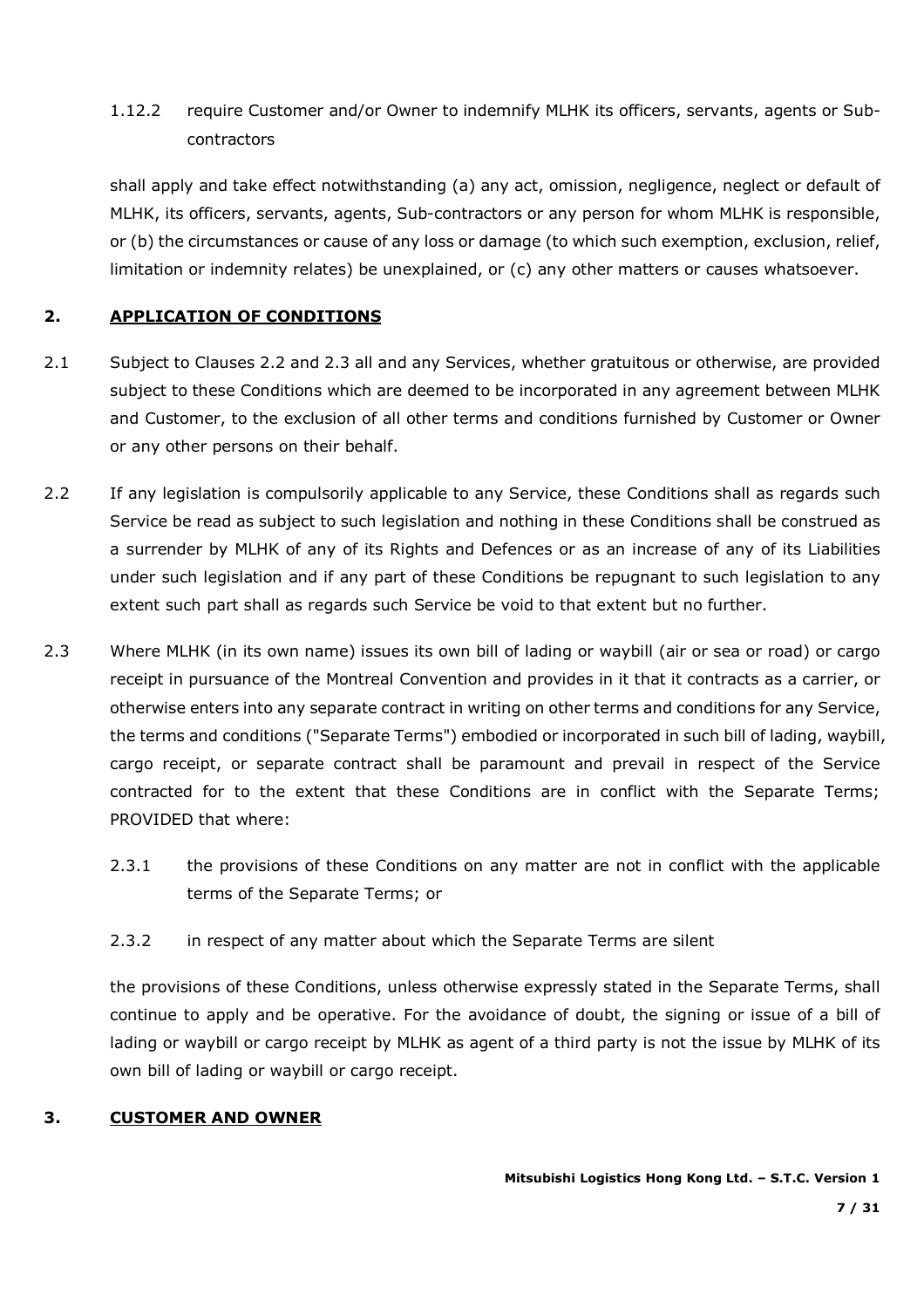- 3.1 Customer entering into any transaction or business with MLHK expressly warrants that Customer is either Owner or authorized agent of Owner, and that it is authorized to accept and does accept these Conditions not only for itself but also for and on behalf of Owner.
- 3.2 Customer agrees and warrants that all and any representations, warranties, undertakings, agreements, obligations (including obligations to pay), Liabilities, responsibilities and indemnities expressed or implied to be made, given or assumed by Customer in or under these Conditions are made, given and assumed by Customer jointly and severally with Owner.
- 3.3 Customer agrees and warrants that all and any Rights and Defences available to MLHK may be enforced or raised by it against Customer and Owner (and each of them).

# **4. STATUS AND ROLE OF MLHK**

- 4.1 MLHK reserves to itself the discretion to provide any Service as a principal or to procure as an agent the provision of the required Service by third party(ies).
- 4.2 MLHK acts as a principal in respect of a Service if and to the extent that one or more of the following is applicable:
	- 4.2.1 the Service is performed by MLHK itself and the Goods are in its actual custody and control;
	- 4.2.2 where (as described in Clause 2.3) MLHK issues its own bill of lading or waybill or cargo receipt as a carrier or enters into a separate contract and under the Separate Terms MLHK contracts as a principal;
	- 4.2.3 under any compulsorily applicable law MLHK is or is deemed to be providing the Service as a principal.
- 4.3 MLHK shall not be taken to be acting as a principal in respect of any Service by reason only of any one or more of the following:
	- 4.3.1 the charge by MLHK of an inclusive price;
	- 4.3.2 the supply by MLHK of its owned or leased equipment and/or facilities;
	- 4.3.3 the arrangement by MLHK for Goods to be forwarded, carried, transported, stored or otherwise handled together or in consolidation with other goods.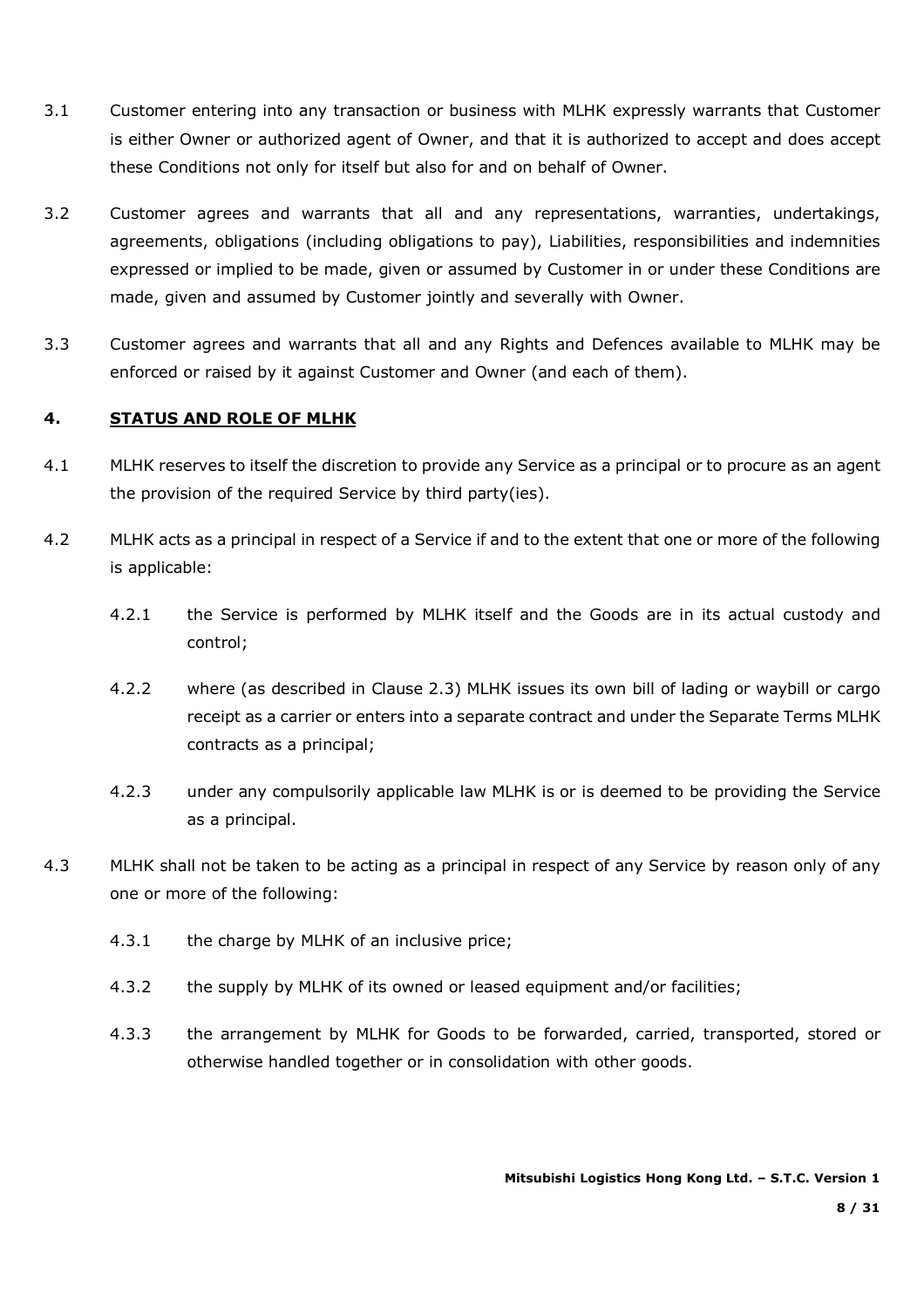- 4.4 Save as provided in Clause 4.2, all Services to Customer are provided by MLHK as agent. Without prejudice to the generality of the foregoing sentence, MLHK always acts as an agent:
	- 4.4.1 where MLHK procures the issue of a third party bill of lading or waybill (air or sea or road) or other transport documents (including but not limited to cargo receipts under the Montreal Convention) containing or evidencing a contract of carriage between a third party and Customer (whether or not the same is expressly signed/issued by MLHK as agent of the third party);
	- 4.4.2 when MLHK provides any Service in respect of or relating to customs clearance or other requirements, taxes, licences, consular documents, certificates of origin, inspection, other certification and other services similar or incidental thereto; or
	- 4.4.3 where Clause 12 and/or Clause 13 applies.
- 4.5 Customer consents that MLHK may act as agent or sub-contractor of any third party in any transaction or service or business which relates to or otherwise affects Customer or Owner or the Goods. Where MLHK acts as such agent or sub-contractor, Clause 7, without prejudice to MLHK's other Rights and Defences whether under these Conditions or otherwise, shall apply.
- 4.6 MLHK shall be entitled to perform any Service or exercise any power or discretion hereunder by itself or its parent or subsidiary companies. Any contract to which these Conditions apply is made by MLHK on its own behalf and also as agent for and on behalf of any such parent or subsidiary company, MLHK and any such parent or subsidiary company shall be entitled to the benefits of these Conditions.
- 4.7 Clauses 5 and 6 respectively set out certain specific provisions where MLHK acts as an agent or (as the case may be) as a principal. For the avoidance of doubt, the other provisions of these Conditions are, in either case, applicable unless in conflict with or repugnant to the applicable specific provisions.
- 4.8 MLHK is not a common service provider and never a common carrier, and may in its sole discretion refuse to provide any service to any person.
- 4.9 All and any Services provided by MLHK gratuitously will be provided without acceptance of any liability of whatever nature and howsoever arising. Services shall be deemed provided gratuitously if provided by MLHK free of charge (other than disbursements, out of pocket expenses, and items referred to in Clause 11.4).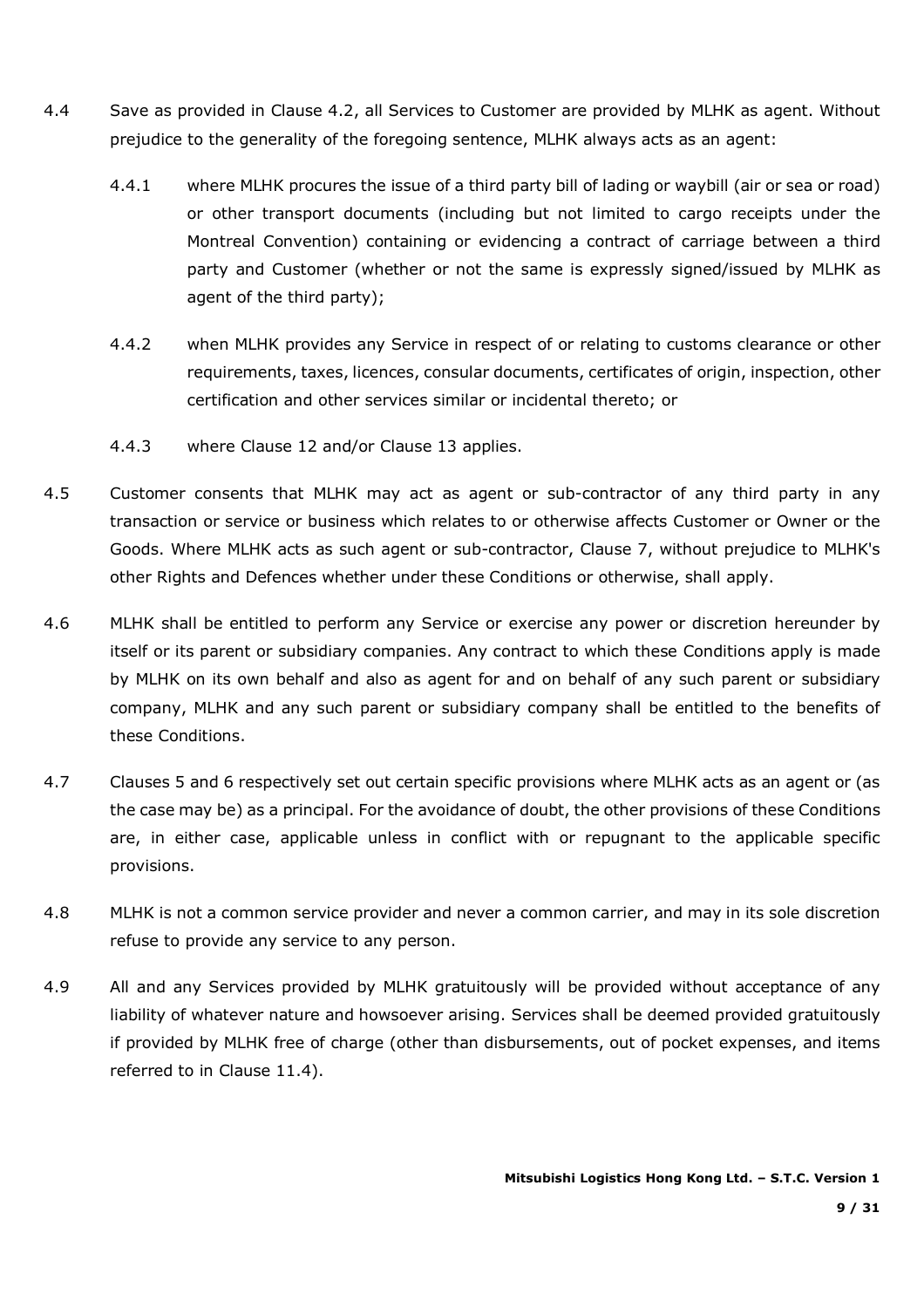### **5. MLHK ACTING AS AGENT**

- 5.1 When MLHK acts as agent, MLHK shall be entitled, and Customer hereby expressly authorizes MLHK, to:
	- 5.1.1 enter into (in the name of Customer or Owner or MLHK or otherwise) all and any contracts with any third party on any terms (including standard trading terms and terms exempting or limiting liability of such third party); and
	- 5.1.2 do all and any other acts

on behalf of Customer and/or Owner in relation to the performance or fulfillment of Customer's Instructions. Matters authorized aforesaid include without limitation selecting, engaging and contracting with any carriers, forwarders, truckmen, receiving agents, delivery agents, warehousemen, packers and other service providers.

- 5.2 MLHK shall be entitled in its sole discretion to delegate on any terms its authority in whole or in part.
- 5.3 In entering into any contract or doing any act as referred to in Clause 5.1, MLHK does not itself make or purport to make any contract with Customer or Owner for provision of the services by itself and acts solely on behalf of Customer and/or Owner in procuring the required services by third party(ies) so that the contractual relationship is between Customer and/or Owner and the third party(ies). MLHK shall have no liability or responsibility whatsoever in respect of any act, or omission, negligence, neglect or default of the third party(ies) or in respect of the Goods. Customer agrees to be bound by all and any such contracts and acts, and shall defend, indemnify and hold harmless MLHK from and against any Liabilities which MLHK may incur or suffer arising from or in connection with such contracts or acts.
- 5.4 Unless contrary written instruction is given by Customer and accepted by MLHK in writing, Customer waives all rights of enquiry as to the terms, conditions and other particulars of contracts or arrangements entered into by MLHK pursuant to Clause 5.1.
- 5.5 Without prejudice to other methods by which MLHK may charge Customer, Customer expressly agrees that MLHK may in its discretion charge Customer an inclusive sum and so that the difference between the amount charged by MLHK and the amount charged by the third party will represent MLHK's remuneration or commission or income.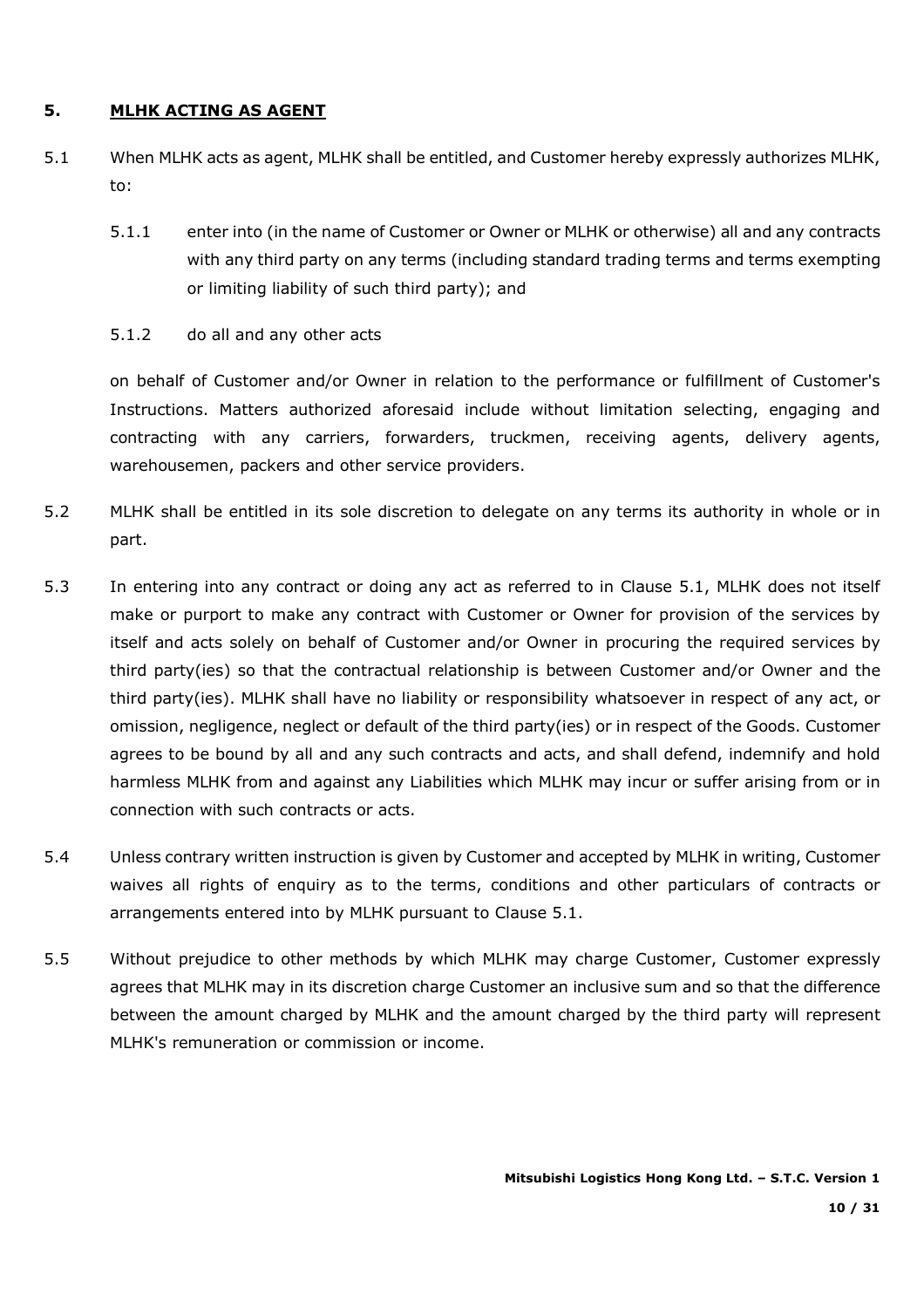### **6. MLHK ACTING AS PRINCIPAL**

- 6.1 If MLHK acts as a principal in relation to a Service, then subject to Clause 2.2 and any contrary provisions of the Separate Terms (if any), this Clause 6 and (in accordance with Clause 4.7 and the proviso of Clause 2.3) the other provisions of these Conditions shall apply.
- 6.2 Where MLHK acts as a principal in relation to a Service, MLHK shall have full liberty to perform the Service itself, or to sub-contract on any terms whatsoever the whole or any part of the Service. In respect of any Service (or any part thereof) sub-contracted:
	- 6.2.1 MLHK shall have full benefit of the Rights and Defences available to the sub-contractor(s) (whether in contract or under statute or otherwise in law) as if such Rights and Defences were expressly incorporated herein for the benefit of MLHK, and the liability of MLHK shall be limited to the amount recoverable by MLHK from the sub-contractor(s).
	- 6.2.2 Where MLHK sub-contracts any Service (or any part thereof) to a third party, Customer shall defend, indemnify and hold harmless MLHK from and against any Liability which MLHK may incur or suffer arising from or in connection with such sub-contract or subcontracting arrangements, unless such Liability is caused by the wilful default or wilful misconduct of MLHK.
- 6.3 Where MLHK acts as a principal in the carriage of Goods, MLHK's liability (if any) for loss or damage or delay of Goods shall be determined as follows:
	- 6.3.1 If the stage of carriage during which the loss or damage or delay occurred is known, MLHK's liability shall be determined by the provisions of any international convention or national law the provisions of which:
		- 6.3.1.1 cannot be departed from by private contract to the detriment of the claimant; and
		- 6.3.1.2 would have applied if the claimant had made a separate and direct contract with MLHK in respect of the particular stage of carriage during which the loss or damage or delay occurred and received as evidence thereof any particular document which must be issued in order to make such international convention or national law applicable

AND MLHK shall be entitled to all Rights and Defences under or pursuant to such international convention or national law as well as other Rights and Defences under these Conditions which are not repugnant to such international convention or national law.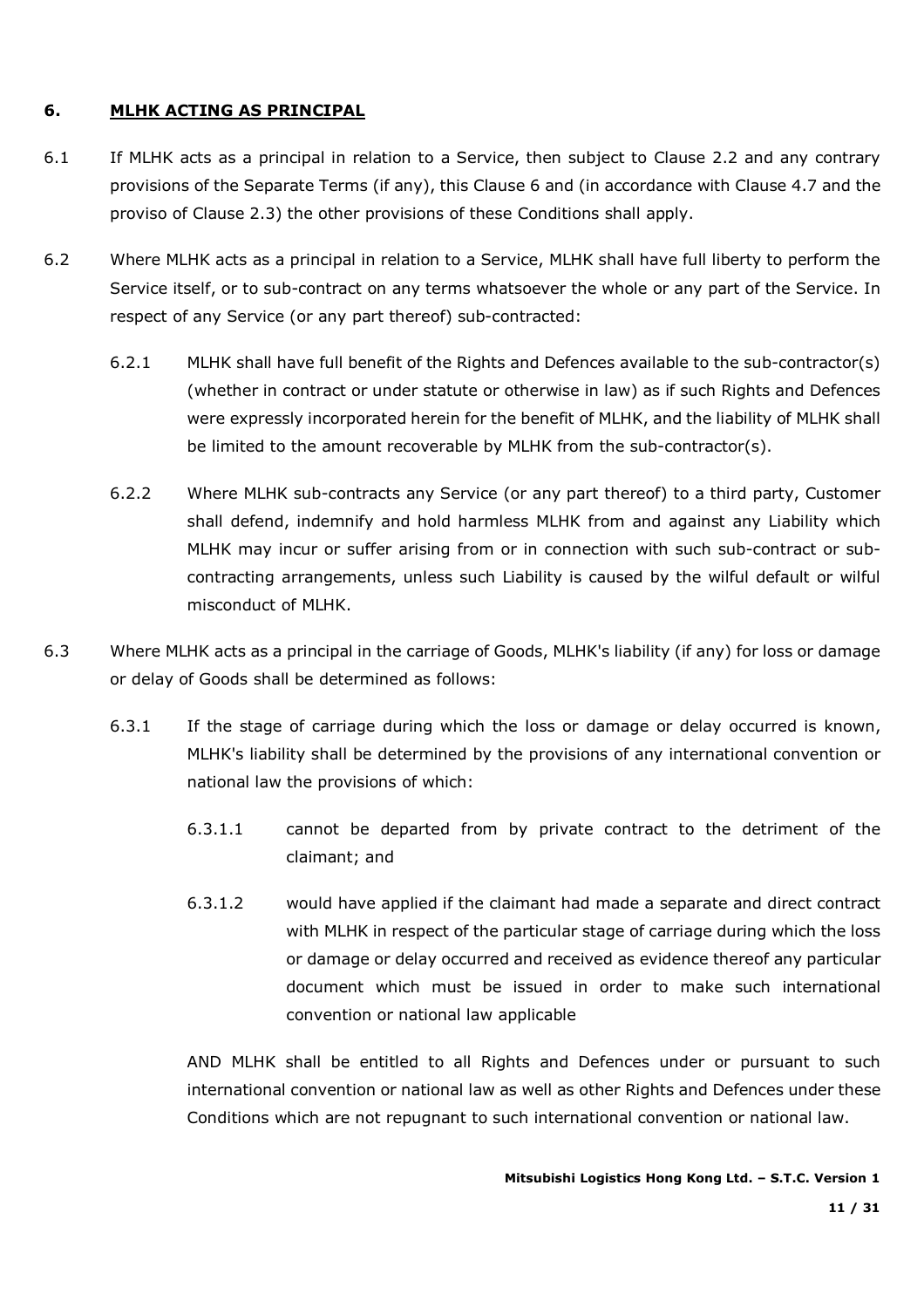- 6.3.2 In any other case (including without limitation where (a) the stage of carriage during which the loss or damage or delay occurred is unknown, or (b) although such stage is known, no international convention or national law would apply by virtue of Clause 6.3.1 to such loss or damage or delay), MLHK's liability shall be determined in accordance with these Conditions including (without limitation) in particular Clause 20.
- 6.4 The international conventions which may be applicable include (a) in relation to carriage by sea, the Hague Rules and the Hague-Visby Rules and (b) in relation to carriage by air, the Warsaw Convention, Guadalajara Convention and Montreal Convention. Customer is hereby notified that the applicable international conventions do generally contain provisions limiting or exempting liability of carriers in certain circumstances.
- 6.5 In respect of carriage by air the following notice is hereby given:

"If the carriage involves an ultimate destination or stop in a country other than the country of departure, the Warsaw Convention may be applicable and that the Warsaw Convention governs and in most cases limits the liability of carriers in respect of loss of or damage or delay to cargo.

The agreed stopping places (which may be altered by carrier in case of necessity) are those places, except the place of departure and the place of destination, set forth on the face of the air waybill or shown in carrier's timetables as scheduled stopping places for the route."

Further, for the avoidance of doubt it is hereby declared that for the purpose of Article 9 of the (unamended) Warsaw Convention signed on 12 October 1929, cargo shall not be deemed to be accepted by carrier until the waybill has been made out.

- 6.6 Without prejudice to the generality of Clause 6.2 and MLHK's other Rights and Defences, where the owner, charterer or operator of the vessel concerned or any other person entitled establishes a limitation fund pursuant to the applicable International Convention on the Limitation of Liability for Maritime Claims or applicable national law, then MLHK's liability shall be limited to that proportion of the limitation fund as allocated to the Goods concerned.
- 6.7 The Both to Blame Collision and New Jason Clauses published by the Baltic and International Maritime Council and obtainable from MLHK or its agent upon request are hereby incorporated in these Conditions.

Without prejudice to the generality of Clause 6.2, if MLHK incurs any Liability under a Both to Blame Collision Clause or New Jason Clause or any other similar clause under any sub-contract entered into for the purpose of any Service to Customer or Owner, Customer shall defend, indemnify and hold harmless MLHK from and against such Liability.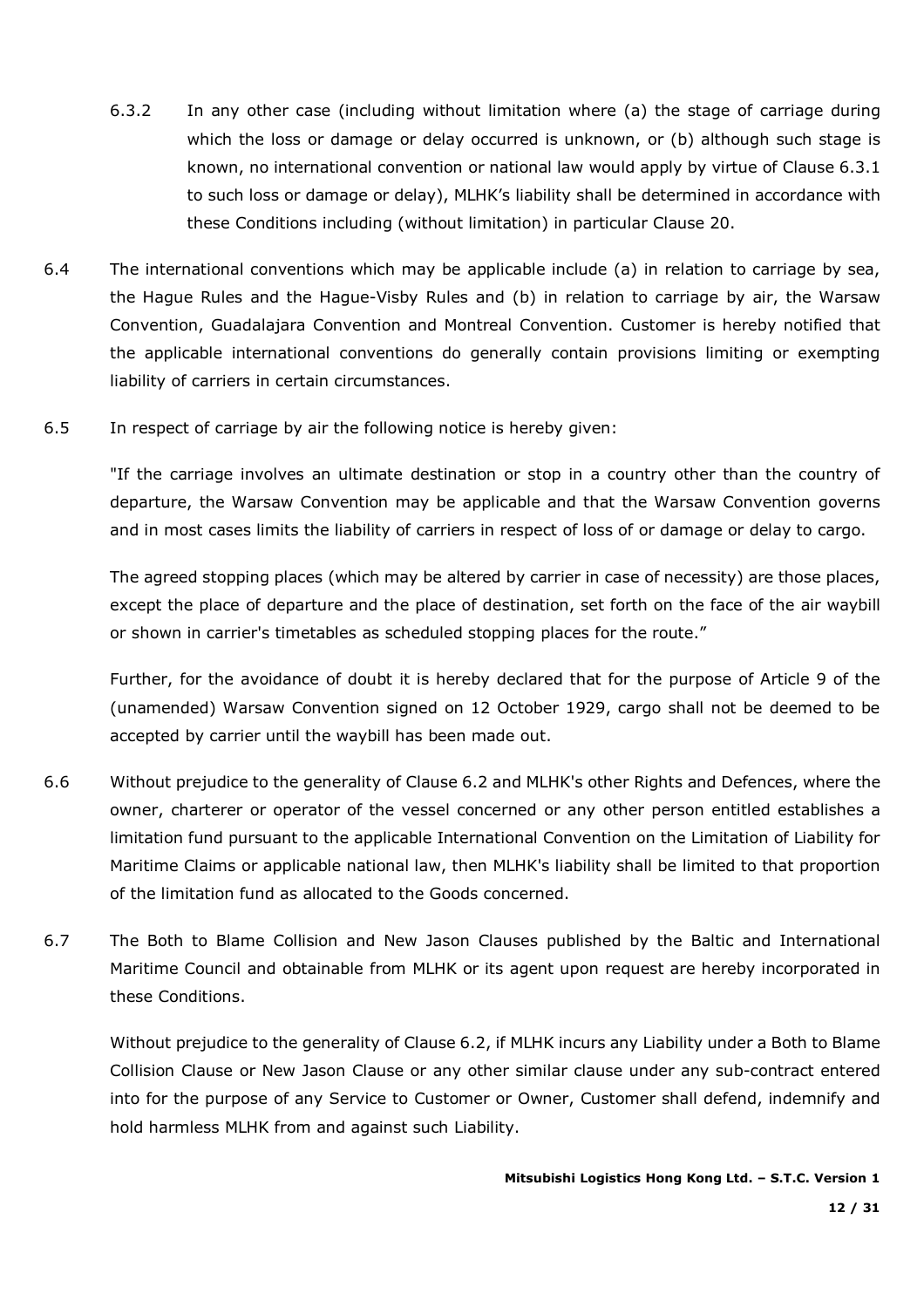### **7. MLHK ACTING FOR THIRD PARTY SERVICE PROVIDER**

- 7.1 Where (as provided in Clause 4.5) MLHK acts as agent or sub-contractor of a third party, it is hereby agreed that in respect of any act, omission, negligence, neglect or default committed by MLHK in the course of acting as such agent or sub-contractor, MLHK, as against or relate to Customer or Owner or others claiming under Customer or Owner or any relevant goods, shall (subject to Clause 2.2) be entitled to:
	- 7.1.1 all the Rights and Defences available to such third party (or its agents or Sub-contractors), whether in contract or under statute or otherwise available in law, as if such third party Rights and Defences were expressly incorporated in these Conditions for the benefit of MLHK and made applicable to such act, omission, negligence, neglect or default; and
	- 7.1.2 (without prejudice to 7.1.1 above) all the Rights and Defences of MLHK under these Conditions or otherwise available in law.
- 7.2 Without prejudice to its generality, Clause 7.1 shall apply where MLHK acts as agent or subcontractor of a third party and in connection with any carriage of Goods undertaken by such third party delivers (or arranges to deliver) to Customer or Owner or collects (or arranges to collect) from Customer or Owner any Goods after their discharge or prior to their loading.

### **8. CUSTOMER'S WARRANTIES AND OBLIGATIONS**

- 8.1 Customer warrants to MLHK as follows:
	- 8.1.1 Customer is the Owner of Goods presented for Services, if not, it has the consent of the Owner for all purposes of these Conditions.
	- 8.1.2 Instructions given to MLHK (or any person on its behalf) are lawful, reasonable, sufficient and executable, and in no way will Customer obligate MLHK to perform in such a way that is in conflict with any law, rule or regulation.
	- 8.1.3 Goods to be presented to MLHK (or any person on its behalf) shall be presented at MLHK's nominated place of presentation within the appointed time and in the quantity, packaging and conditions as previously agreed by MLHK.
	- 8.1.4 Goods presented for any Services are lawful goods and contain no contraband or prohibited items or any item which infringes or may infringe intellectual property or other rights of any other person.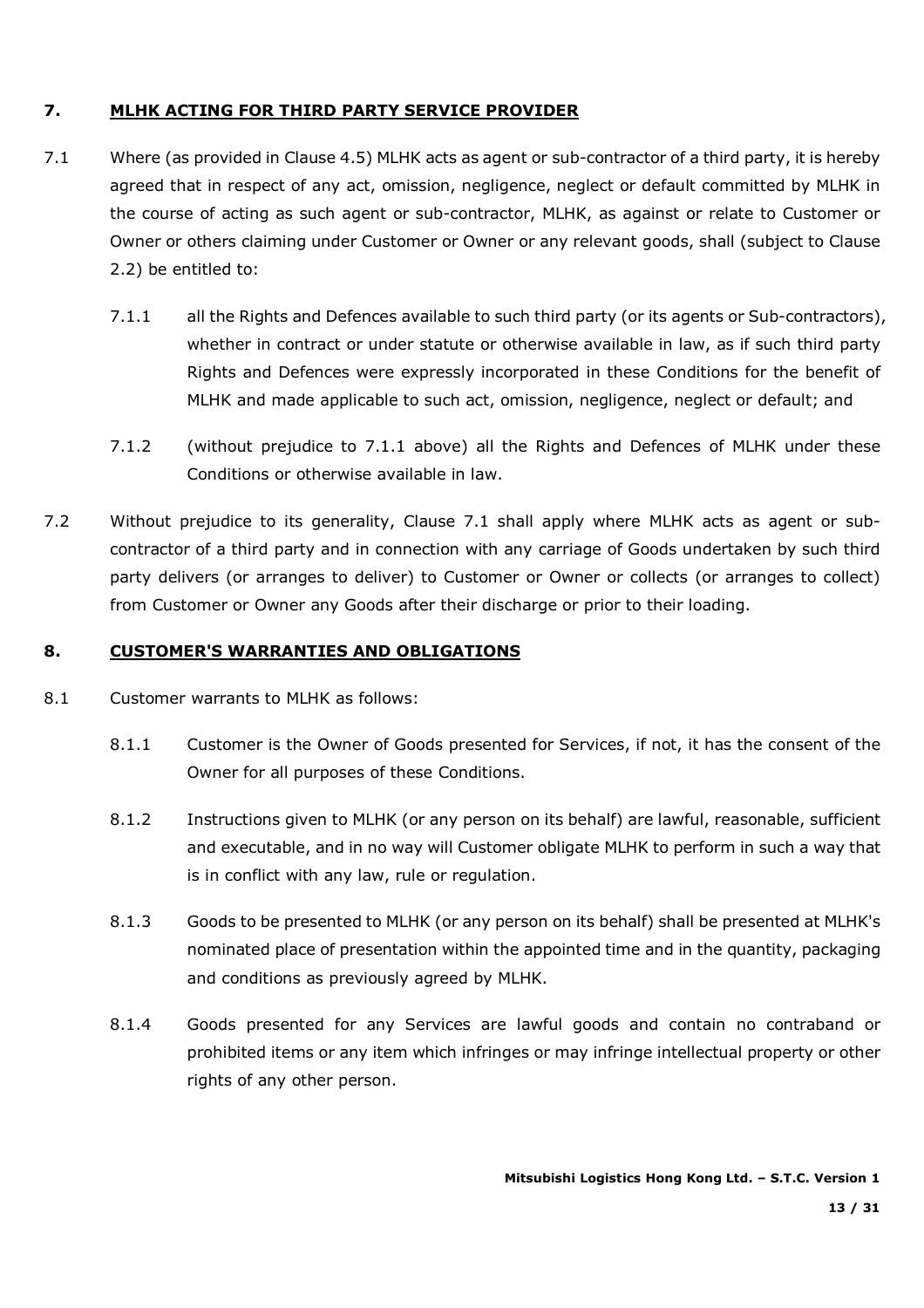- 8.1.5 Goods presented are fit and suitable for the Services and the purposes for which they are made available or presented to MLHK or any person on its behalf.
- 8.1.6 When presented, the Goods are in such condition so as not to cause damage or injury or likely to cause damage or injury to any property or person for any reason whatsoever.
- 8.1.7 Prior to presentation, Customer shall have notified MLHK in writing of any special nature of the Goods (including Dangerous Goods, Valuable Goods, Perishable Goods or otherwise subject to Clause 10) which require special or specific handling, precaution or attention, and shall provide all documentation and material handling information to MLHK.
- 8.1.8 Particulars of Goods given to MLHK (or any person on its behalf) are complete, accurate and include all data and information necessary for all purposes (including without limitation customs, consular and other purposes) to accomplish the relevant Instructions and the required Services effectively, lawfully and safely.
- 8.1.9 Without prejudice to 8.1.7 or 8.1.8 above, all information relating to the Goods and Services (including information and documents supplied for customs clearance and licences) is complete, accurate and true, and in all respects in conformity and compliance with cargo declaration requirements under all applicable laws, rules and regulations.
- 8.1.10 All necessary documents including, without limitation, declarations, applications, certificates, licences, confirmations, invoices and packing lists shall be timeously provided to MLHK or persons nominated by MLHK.
- 8.1.11 Goods have been properly, securely and sufficiently packed, and prepared (including proper labelling and marking) in compliance with any statutory regulations or official or recognized standards or requirements, and that such packing and preparation are appropriate to all operations affecting the Goods and in particular to withstand the ordinary risks of handling, storage and carriage.
- 8.1.12 Proper and sufficient examinations or checks of the Goods have been conducted and all steps have been taken in compliance with all applicable statutory regulations or official or recognized standards or requirements relating to security or integrity of Goods.
- 8.1.13 Customer has complied with all laws and regulations relating to the Goods as regards inter alia their nature, condition, packing, labelling, marking, description, handling, storage and carriage.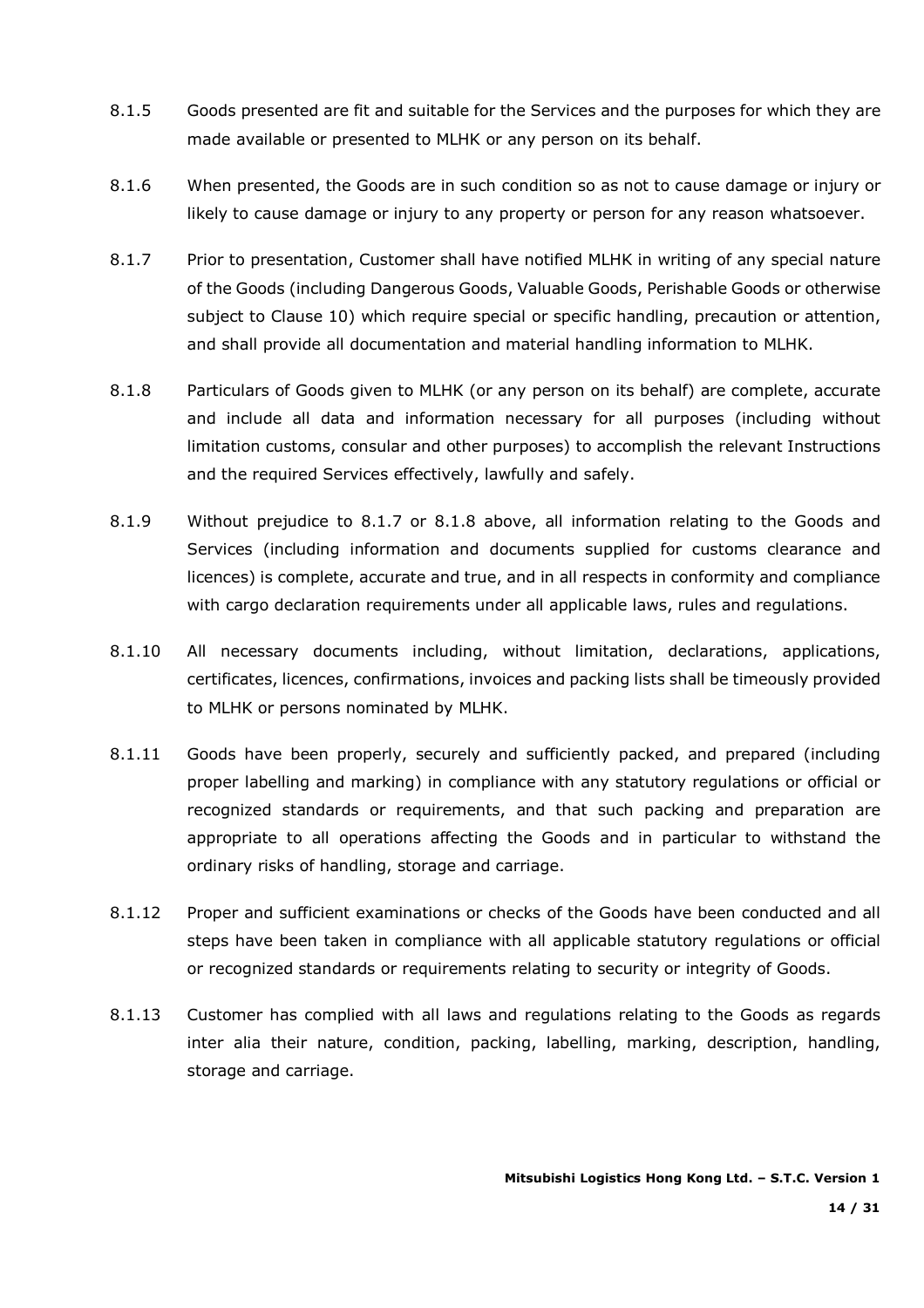- 8.1.14 Customer shall comply with operational procedures from time to time prescribed by MLHK or persons on its behalf or its Sub-contractors.
- 8.1.15 Where Services are to be provided by MLHK on a continuing basis, Customer shall on a continuing basis provide MLHK (and persons nominated by it) with realistic forecasts of cargo throughput and requirements at such intervals and with such details as MLHK may reasonably require for the proper performance of the Services contracted for.
- 8.1.16 The consignee or other person designated or entitled to take delivery of the Goods shall so take delivery within the time and at the place for taking delivery paying all necessary charges, taxes and duties and complying with all applicable formalities and procedures including without limitation surrendering all relevant documents.
- 8.1.17 Where Goods are packed in or on a Transport Unit not provided by MLHK, the:
	- 8.1.17.1 Goods have been properly and competently packed into/onto the Transport Unit;
	- 8.1.17.2 Goods are suitable for handling or carriage in/on the Transport Unit being utilized; and
	- 8.1.17.3 Transport Unit is in a suitable condition to carry the Goods packed therein or thereon onto the destination intended.
- 8.1.18 Where Goods are packed by Customer in a Transport Unit provided by MLHK:
	- 8.1.18.1 prior to and at the time of packing, Customer has inspected the Transport Unit and has found the same to be in good repair, order and condition suitable for the packing of the Goods and for the carriage and other handling;
	- 8.1.18.2 the Goods have been properly and competently loaded into/onto the Transport Unit; and
	- 8.1.18.3 the Goods are suitable for handling or carriage in/on the Transport Unit being utilized.
- 8.1.19 Customer is knowledgeable about its business and matters relating thereto and is able, prepared and willing to use all reasonable endeavours to co-operate with MLHK for efficient execution of the Services and Instructions.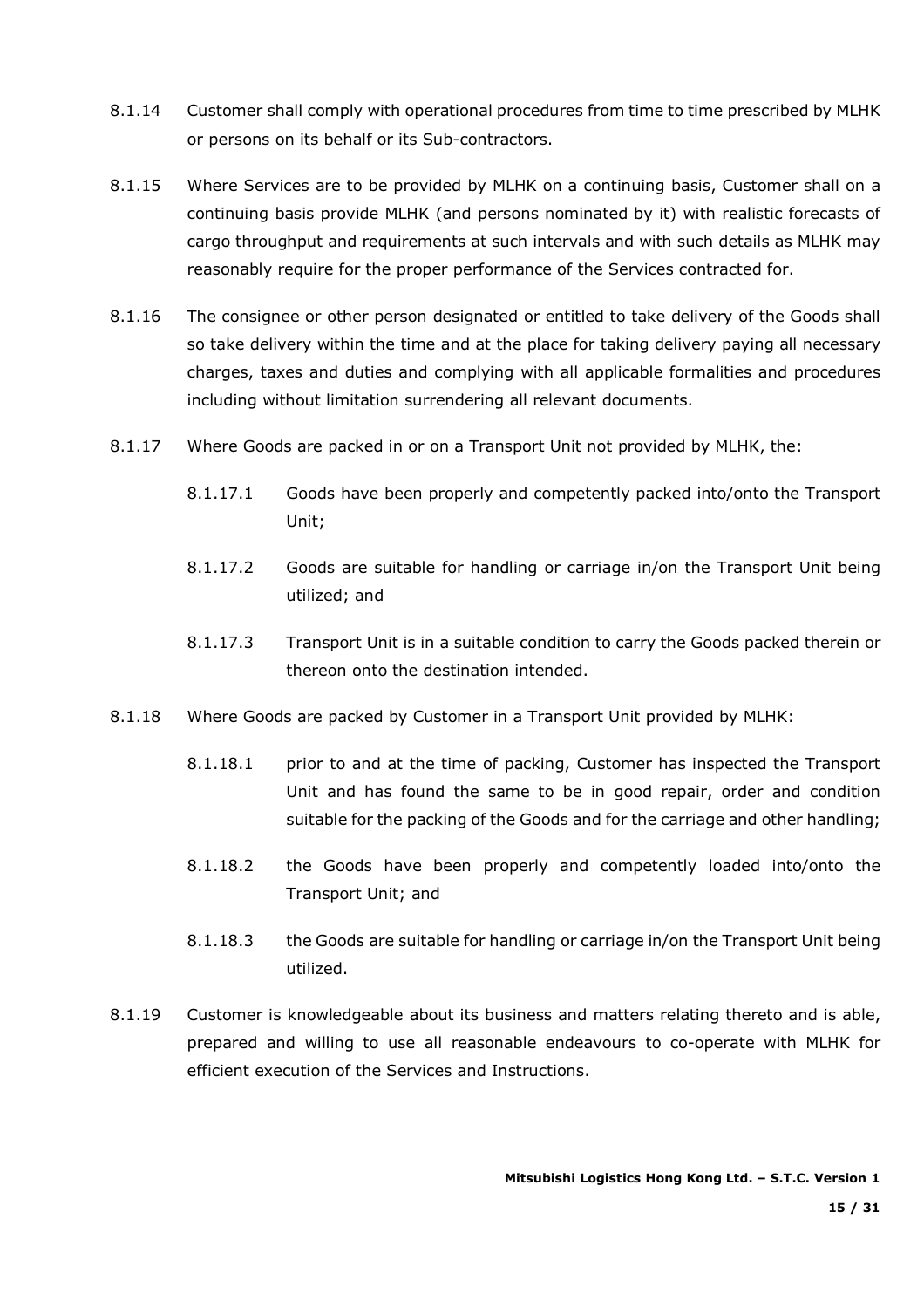- 8.2.1 Where Customer is acting as an agent or other intermediary for Owner or any other person in relation to any instruction or Service or Goods, Customer shall disclose to MLHK in writing at the time Instructions are first given to MLHK details of such agency or intermediary arrangement (including, without limitation, the identity and details of such Owner or other person), and shall keep MLHK advised in writing of changes thereof. Customer shall forthwith obtain for and provide MLHK with such information and documents about or from such Owner or other person as MLHK may from time to time require, including (without limitation) information and documents required by MLHK for submission to any government or regulatory authorities or agencies.
- 8.2.2 Without prejudice to any of MLHK's other Rights and Defences, if there is (or MLHK believes that there is) any breach or non-performance or delay in the performance by Customer of any of the provisions contained in Clause 8.2.1, MLHK may (without liability) forthwith refuse to provide or to continue to provide any Service to Customer and/or Owner.

### **9. CUSTOMER'S INDEMNITIES**

- 9.1 Notwithstanding any other term of these Conditions, Customer shall indemnify, defend and hold harmless MLHK from and against:
	- 9.1.1 Liabilities that MLHK does or will incur or suffer, arising out of or in connection with:
		- 9.1.1.1 MLHK or its directors, officers, employees, servants, agents, contractors or Sub-contractors acting in accordance with Customer's or Owner's Instructions;
		- 9.1.1.2 any breach by Customer or Owner of any warranty, representation, agreement or undertaking herein contained;
		- 9.1.1.3 any act or omission or negligence (including the provision of ambiguous or incomplete or inaccurate information or Instructions) of Customer or Owner or their respective servants, agents or Sub-contractors;
		- 9.1.1.4 an act or order of any governmental, judicial or other authority;
		- 9.1.1.5 the nature of the Goods (including but not limited to those that are Dangerous Goods) and Customer's Equipment;
		- 9.1.1.6 inherent defects/vice of the Goods or Customer's Equipment;
		- 9.1.1.7 the insufficiency or defective condition of the packing or labelling of the Goods and/or its Transport Unit and/or Customer's Equipment;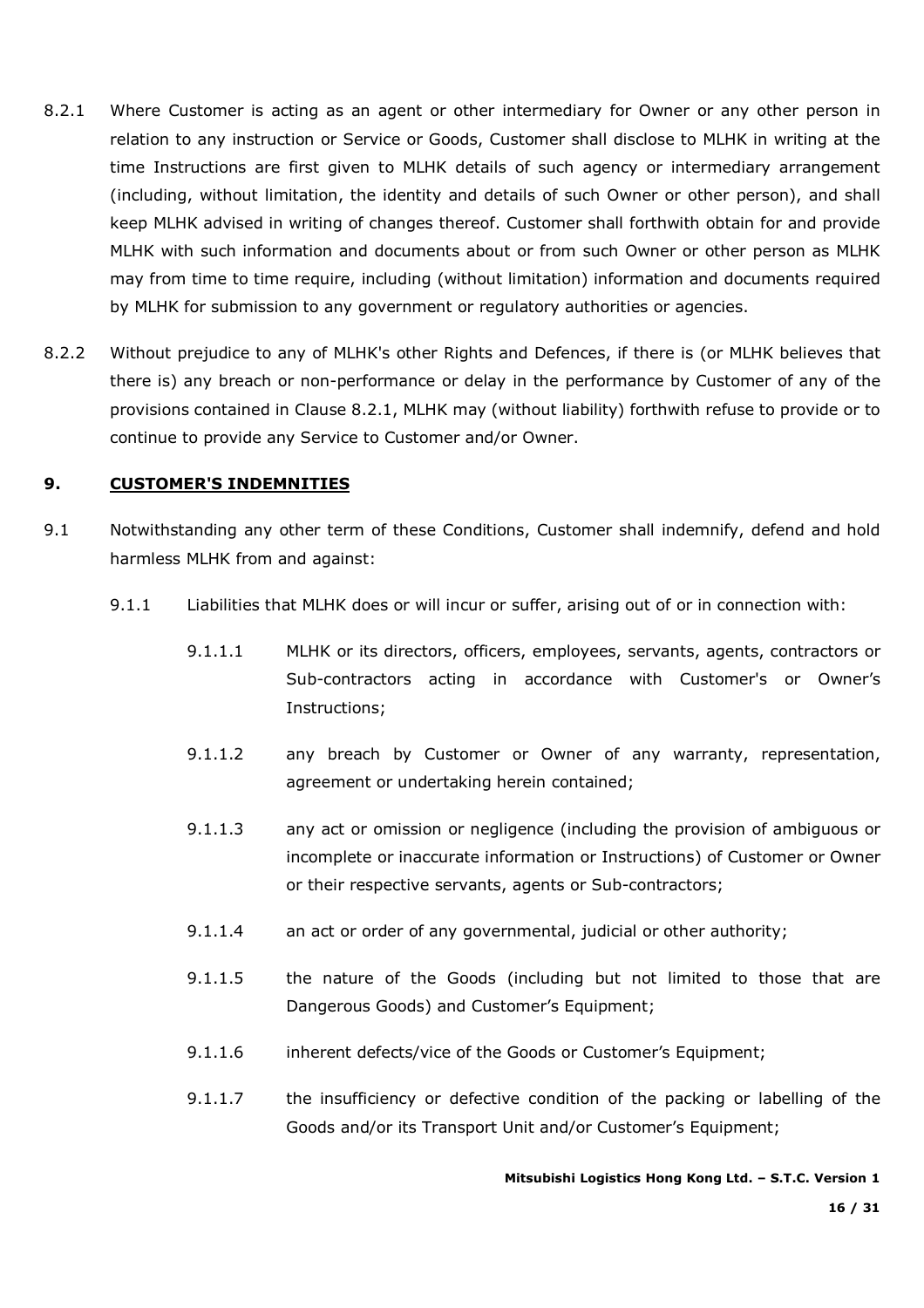- 9.1.1.8 all duties, taxes, levies, deposits and outlays of whatsoever nature levied by any authority;
- 9.1.1.9 infringing any trademarks or other intellectual property rights in respect of the Goods and/or in the performance by MLHK of the Services; and
- 9.1.1.10 the handling, loading, stowage or unloading of the Goods by the Customer or any person acting on their behalf;
- 9.1.2 all and any claims, costs and demands whatsoever and by whomsoever and howsoever arising or caused made or preferred against MLHK in excess of or in addition to the liability of MLHK under these Conditions; and
- 9.1.3 all and any claims of a general average or salvage nature which may be made on MLHK, and Customer shall provide such security as may be required by MLHK in this connection on demand; such security, if so required by MLHK, shall be made prior to delivery or release of Goods.
- 9.2 Advice and information, in whatever form given, is provided by MLHK (or person(s) on its behalf) for Customer only. Customer shall indemnify and hold harmless MLHK from and against any Liabilities arising out of any other persons relying upon such advice or information.
- 9.3 Customer undertakes that no claim of whatsoever nature and howsoever arising shall be made against any MLHK's directors, officers, employees, servant, agent, contractors and Sub-contractors which imposes or seeks to impose upon such person any liability in connection with any Services and/or Goods and/or Instructions. If any such claim is made, Customer shall indemnify and hold harmless MLHK from and against all consequences thereof.
- 9.4 Without prejudice to Clause 9.3, MLHK's directors, officers, employees, servant, agent, contractors and Sub-contractors shall have the benefit of MLHK's Rights and Defences under these Conditions as if the same were expressly set out herein for their benefit; and in entering into any contract to which these Conditions relate, MLHK, for the foregoing purposes, does so not only for itself but also as agent for such persons.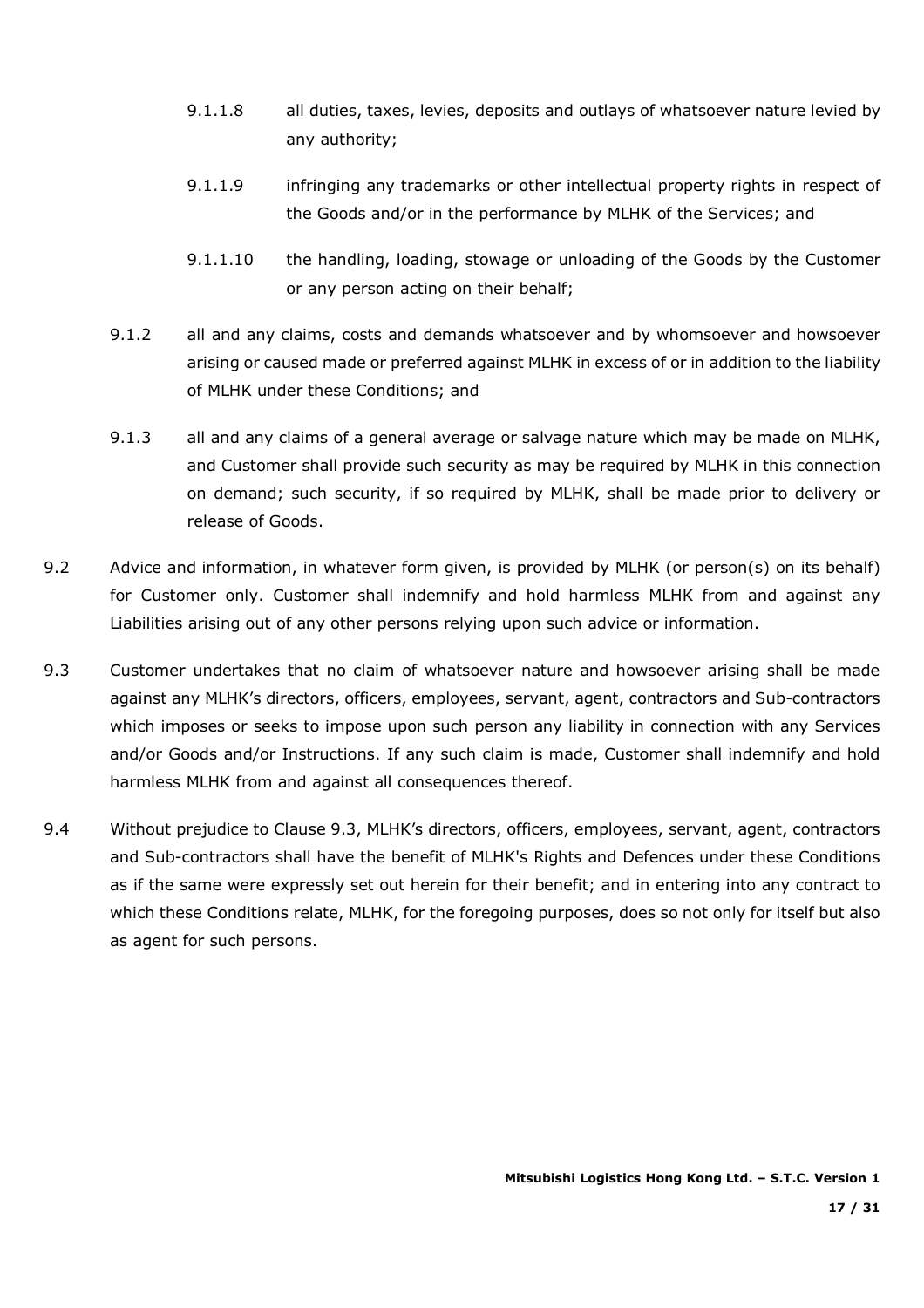### **10. DANGEROUS, VALUABLE, PERISHABLE AND OTHER GOODS**

- 10.1 Except pursuant to special arrangements previously agreed in writing by MLHK, Customer warrants that it shall not tender for Services any Dangerous Goods, Valuable Goods, Perishable Goods, live animals, plants or other goods which require any special handling or attention of whatsoever nature. MLHK shall have the right to determine whether any goods tendered or intended to be tendered for Services belong to or have become any one or more of the aforesaid categories (whether at the time of tender or subsequently) and MLHK shall have the right to refuse to provide Services in relation to such Goods.
- 10.2 Should (in the absence of special arrangements previously agreed in writing by MLHK) Customer or Owner nevertheless tender or cause to be tendered for Services any Goods in breach of Clause 10.1, then, irrespective of whether MLHK, its servants, agents or Sub-contractors are or ought to be aware of the nature thereof and irrespective of whether any description or declaration of the nature or value of the Goods is contained in any documents relating to or accompanying the Goods, the following shall apply:
	- 10.2.1 no liability whatsoever and howsoever arising will be accepted by MLHK, its officers, servants, agents or Sub-contractors for or in connection with such Goods;
	- 10.2.2 Customer shall be liable for all and any loss and damage of whatsoever nature howsoever caused by or to or in connection with such Goods, and shall indemnify MLHK and/or its Sub-contractor from and against all and any Liabilities arising in connection therewith; and
	- 10.2.3 such Goods may, without prior notice to Customer or any other person, be destroyed or stored or disposed of or otherwise dealt with at the sole discretion of MLHK or any other person in whose custody they may be at the relevant time, without any liability for MLHK or such person.
- 10.3 If any Dangerous or Perishable Goods or live animals or plants are accepted for Services pursuant to special arrangements previously made in writing, they may nevertheless be so destroyed or disposed of or otherwise dealt with (without liability) if, in the sole discretion of MLHK or of any person in whose custody such Goods may be in at the relevant time, such Goods may pose a risk to other goods, property, life or health.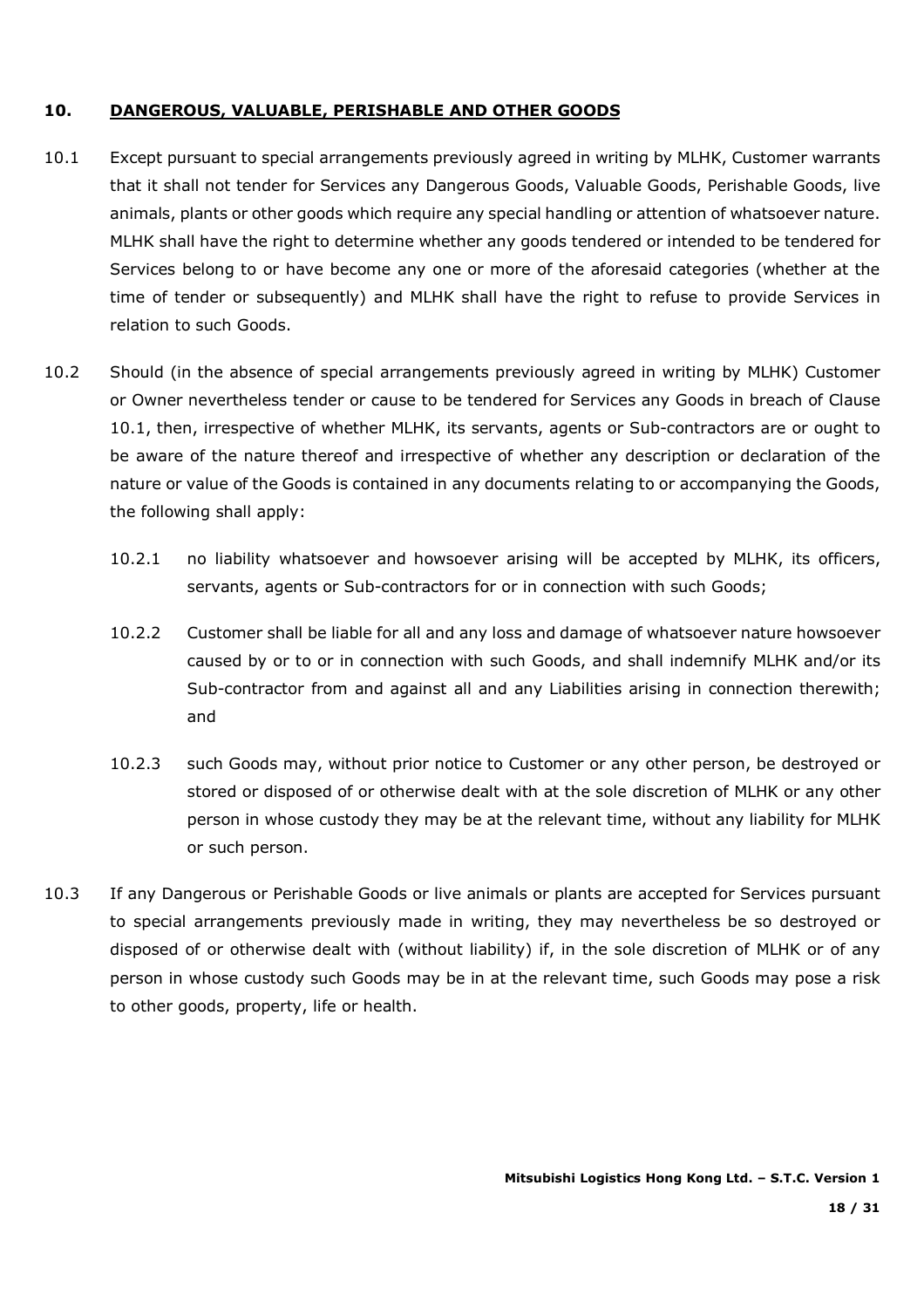- 10.4 If MLHK agrees to accept for Service any Goods which require temperature control, Customer warrants that it shall not tender any such Goods without having previously given written notice of their nature and particular temperature range to be maintained, and in the case of a temperature controlled Transport Unit packed by or on behalf of Customer, Customer further warrants that:
	- 10.4.1 the Transport Unit has been properly pre-cooled or pre-heated as required;
	- 10.4.2 the Goods have been properly stuffed and/or packed in the Transport Unit; and
	- 10.4.3 the Transport Unit thermostatic controls have been properly set and the same are in proper working order.
- 10.5 If the requirements of Clause 10.4 are not complied with, MLHK (its servants, agents and Subcontractors) shall not be liable for any loss or damage of or in relation to the Goods caused by such non-compliance, and Customer shall indemnify and hold harmless MLHK from and against any Liabilities arising therefrom.
- 10.6 If, by special arrangement accepted by MLHK in writing, Goods have been packed into a refrigerated or similar Transport Unit by or on behalf of MLHK and a particular temperature range has been requested by Customer (and accepted by MLHK in writing), MLHK will set or cause to be set the thermostatic controls within the requested temperature range at the time of commencement of the relevant Service. MLHK does not guarantee and accepts no responsibility for the continued maintenance of or change in any temperature inside the Transport Unit (whether packed by or on behalf of Customer or MLHK).

### **11. QUOTATIONS AND CHARGES**

- 11.1 Customer undertakes to pay to MLHK by cross cheque payable to "MITSUBISHI LOGISTICS HONG KONG LTD" or bank transfer in accordance to the bank transfer details set out in MLHK's Invoice (or in such other mode as MLHK may otherwise stipulate or agree) all sums immediately when due without deduction or deferment on account of any claim, dispute, counterclaim, set-off (equitable or otherwise), or any other matter whatsoever.
- 11.2 Charges for Services shall be deemed fully earned on receipt of Goods or commencement of Service by or for MLHK (whichever is the earlier) and shall be paid immediately when due and shall be nonrefundable in any event. Without prejudice to its generality, the preceding sentence shall apply notwithstanding:
	- 11.2.1 any loss or damage or delay of Goods or any claim whatsoever and howsoever arising or caused; or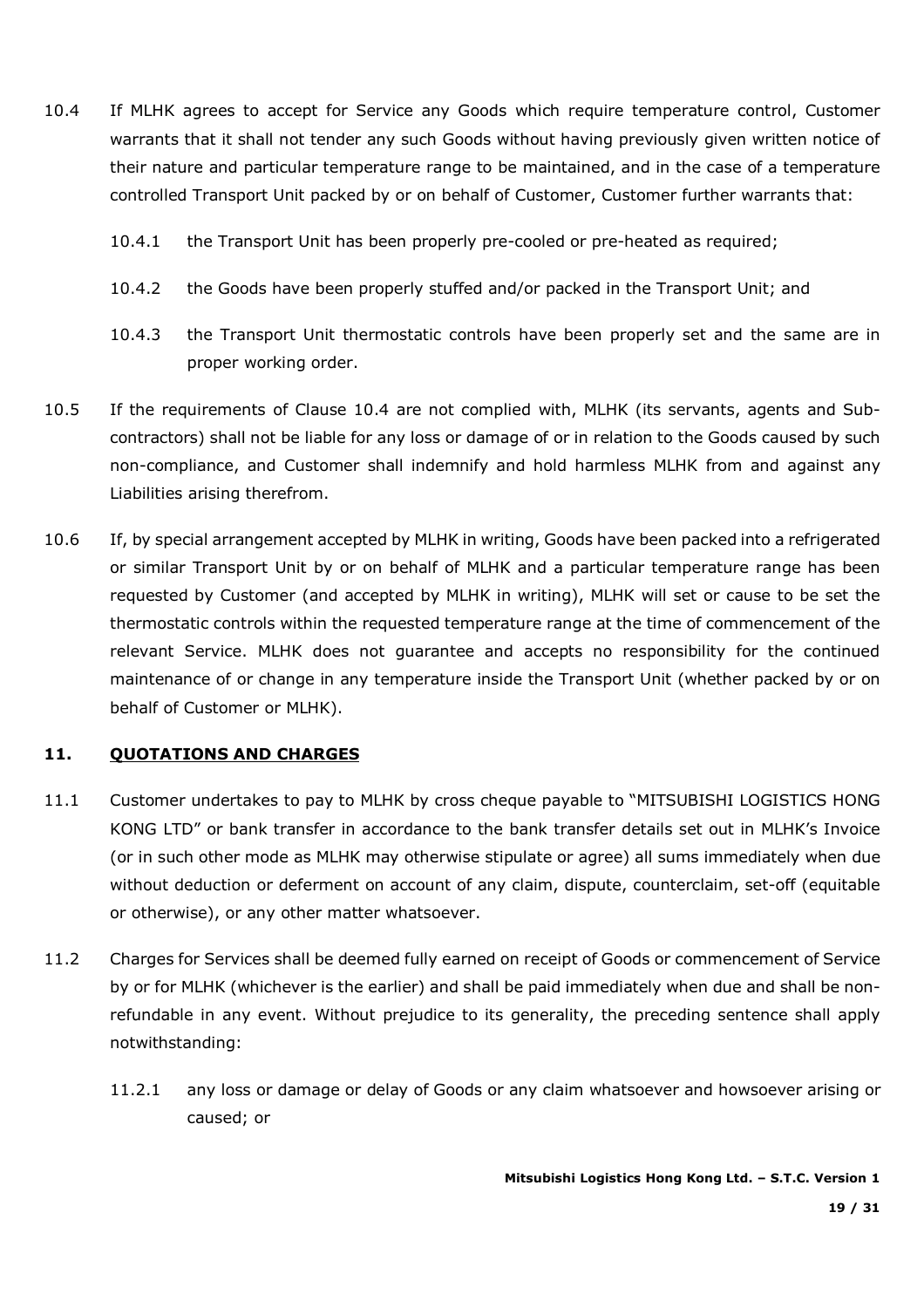- 11.2.2 any refusal or failure for whatever reason of the consignee or other designated receiver to take delivery of Goods; or
- 11.2.3 any confiscation or other disposal of Goods by customs or other authorities for whatever reason; or
- 11.2.4 any abandonment, destruction, sale, storage or otherwise disposal of Goods for whatever reason pursuant to the terms of these Conditions.
- 11.3 Unless otherwise agreed by MLHK in writing, MLHK's invoices shall be due for payment immediately upon presentation.
- 11.4 Customer shall be liable for any duties, taxes, imposts, levies, deposits or outlays of any kind levied by any authorities at any port or place for or in connection with the Goods or Services (other than profit tax of MLHK), and for any payments, fines, expenses, loss or damage whatsoever and howsoever incurred by MLHK, its servants, agents or Sub-contractors in connection therewith.
- 11.5 Customer shall, upon request, make immediate (advance) payment to MLHK to cover any money for which Customer is or may become liable under Clause 11.4. MLHK shall not be under any obligation to advance any money to Customer or Owner or any person for the purpose of Clause 11.4 above
- 11.6 Unless otherwise agreed by MLHK in writing, on all amounts overdue, MLHK (without prejudice to its other rights or remedies under these Conditions and/or in accordance with the applicable laws) shall be entitled to charge interest at the rate of 5% per annum during the period that such amounts are overdue.
- 11.7 Quotations are given for immediate acceptance and are subject to withdrawals or revisions by MLHK. MLHK may, notwithstanding any acceptance, revise quotations or charges with or without prior notice in the case of changes (beyond its control) in the costs for providing the Services contracted, including, without limitation, changes in currency exchange rates, fuel costs, rates of freight, insurance premiums or other costs or charges relative to the Goods. Duties, imposts, levies, deposits, taxes and other government charges or other outlays are additional to the charges quoted.
- 11.8 Charges for Services relative to Goods are usually quoted and charged on "chargeable weight" basis. Chargeable weight is the higher of actual gross weight or volume weight. Charges expressed by reference to "per kilogramme" or "per ton" refer to the higher of actual gross weight or volume weight. Details relating to computation of charges will be provided upon request.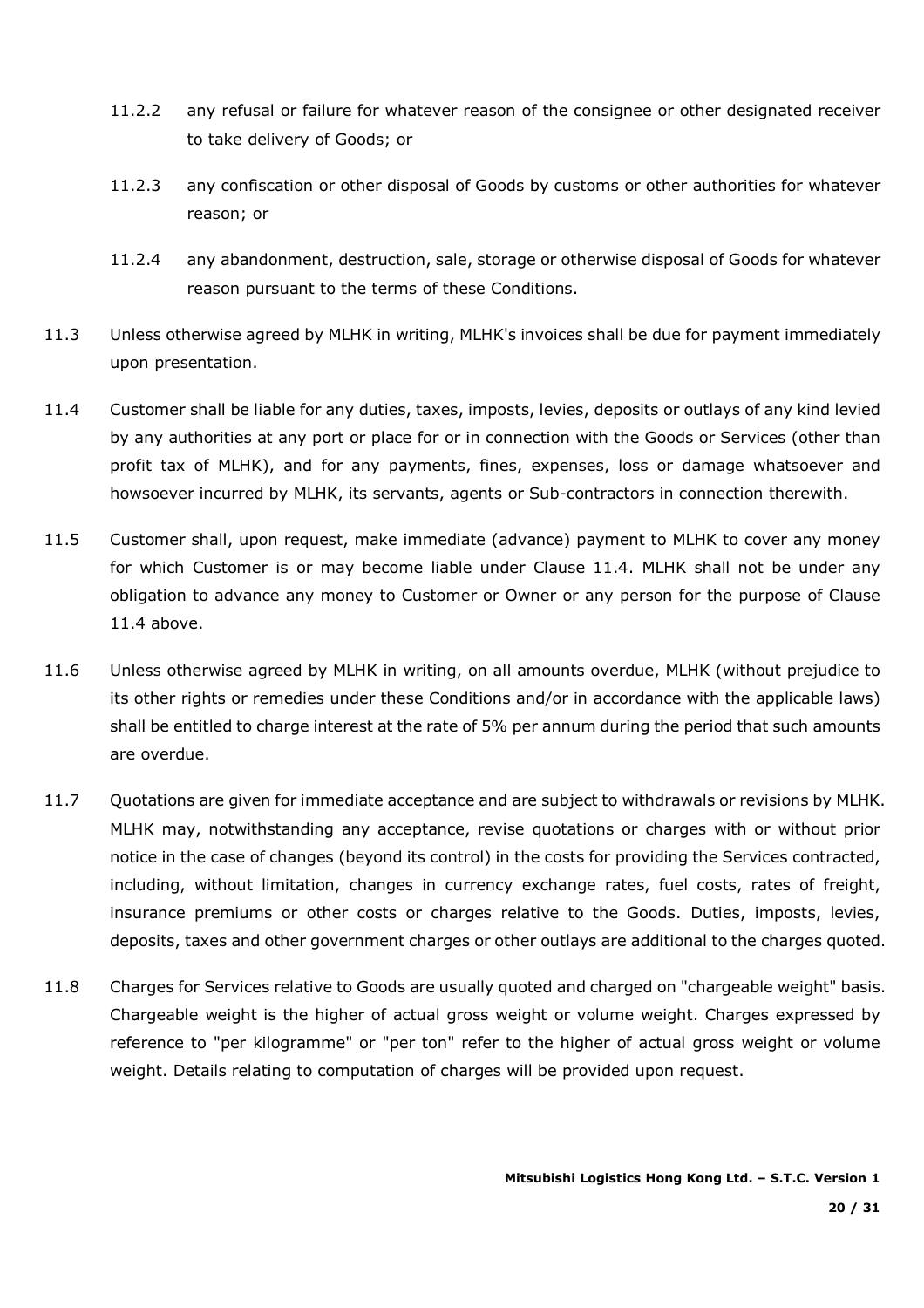- 11.9 MLHK shall be entitled to enforce any liability of Customer or to recover any sums payable by Customer against or from Customer as well as Owner. When Goods are accepted or dealt with upon Instructions to collect freight, duties, charges or other expenses from the consignee or other person(s), Customer shall remain responsible for the same if they are not paid by such consignee or other person(s) immediately when due.
- 11.10 If any money owing to MLHK is not paid when due, MLHK, without prejudice to its other rights or remedies under these Conditions and/or in accordance with the applicable laws, may at any time thereafter by notice in writing to Customer and without liability whatsoever immediately terminate:
	- 11.10.1 provision of all or any Services, whether or not such Services relate to the money overdue; and/or
	- 11.10.2 all or any credit arrangements granted to Customer, whereupon all moneys owing by Customer not otherwise due for payment shall become due and payable immediately.
- 11.11 MLHK shall be entitled to retain and be paid all brokerages, commissions, allowances and other remunerations customarily retained by or paid to freight forwarders.

### **12. INSURANCE**

- 12.1 No insurance will be arranged except on express written Instructions given by Customer and accepted by MLHK in writing. Where MLHK accepts such Instructions, MLHK shall act solely as agent of Customer using reasonable efforts to assist Customer in obtaining insurance coverage (incorporating provisions waiving all rights of subrogation and all rights of recourse against MLHK, its officers, employees, agents and Sub-contractors) for and on behalf of Customer at Customer's expenses. MLHK does not warrant or undertake any such insurance shall be accepted by the insurance company or underwriters. All insurances effected through the assistance of MLHK are subject to the usual exceptions and conditions of the policy of the insurance company or underwriters taking the risk. Unless otherwise agreed in writing, MLHK shall not be under any obligation to assist Customer to obtain a separate insurance on the Goods. Where the insurance company or underwriters dispute their liability for whatsoever reasons, Customer, as the assured, shall have recourse against the insurance company or underwriters only.
- 12.2 MLHK is not and does not hold itself out as carrying on business as an insurer or insurance broker or insurance agent.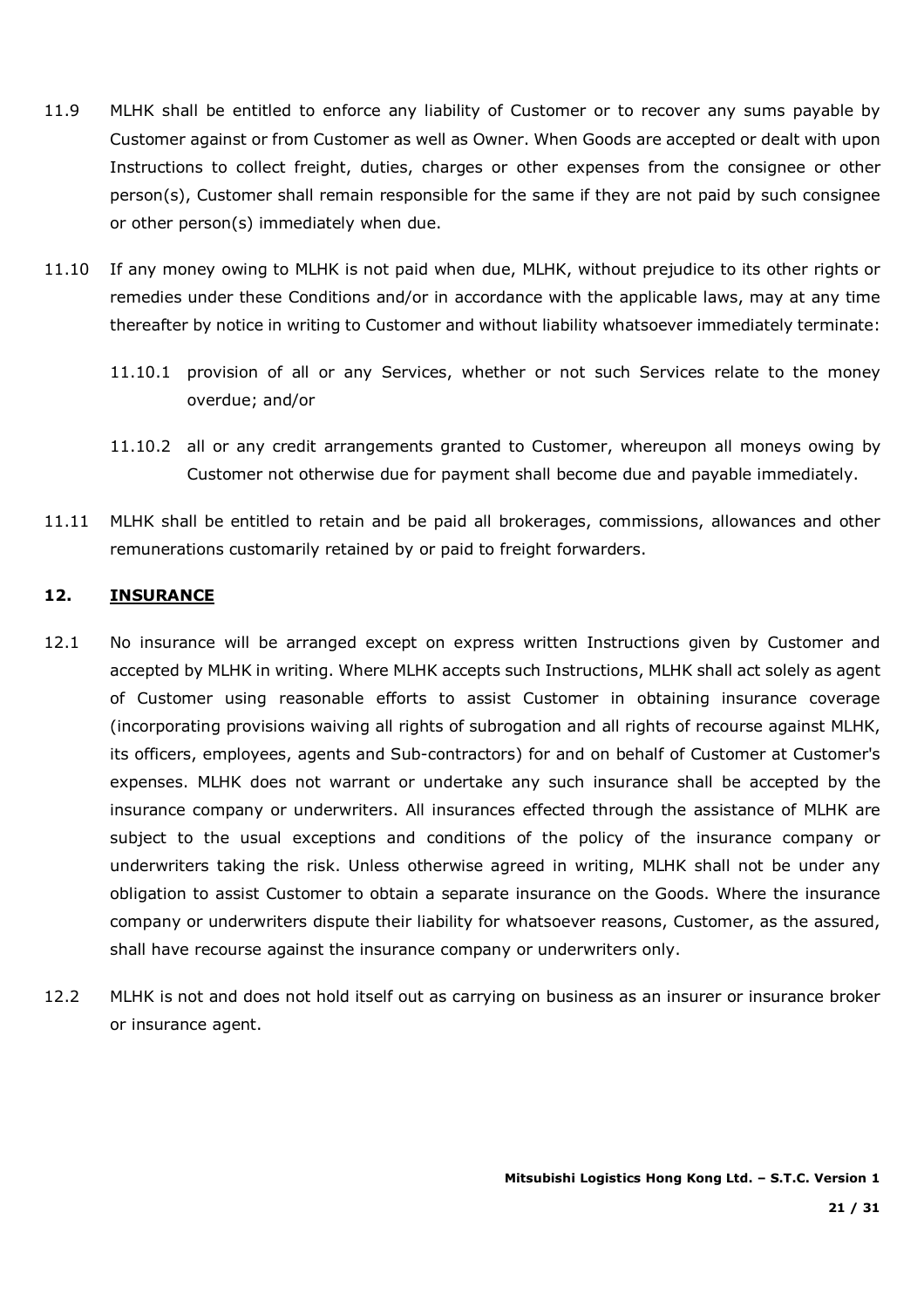### **13. SPECIAL DELIVERY**

- 13.1 Unless written Instructions are given by Customer and accepted by MLHK in writing, MLHK does not accept Instructions or any liability for delivery or release of Goods in special circumstances, such as, without limitation, delivery or release of Goods against payment or against surrender of particular documents.
- 13.2 Where MLHK engages or appoints third party(ies) to effect such Instructions, MLHK shall always act as agent of Customer. MLHK shall in no circumstances be responsible for any act, omission, default, suspension, insolvency, negligence, or fault of such third party(ies), nor for any delay in remittance, loss in exchange, loss during transmission, loss in the course of collection or any other loss howsoever caused.
- 13.3 In any event, liability of MLHK shall not exceed the limit for mis-delivery of Goods as set out in Clause 20.4.1.

#### **14. LIEN**

- 14.1 MLHK shall have a particular and general lien and right of detention on all Goods (and documents relating to Goods) in its possession, custody or control for all sums due at any time from Customer and/or Owner to MLHK, whether in respect of such Goods or for any particular or general balance or on any account whatsoever. Storage, demurrage and other applicable charges in respect of Goods under lien or otherwise detained shall continue to accrue on the account of Customer.
- 14.2 MLHK shall be entitled on not less than 14 days written notice to Customer to sell, dispose of or otherwise deal with such Goods or documents (by auction or private treaty or otherwise) as agent for and at the risk and expense of Customer and apply the proceeds thereof in or towards payment of such indebtedness. If the proceeds thereof are insufficient to cover the sums due to MLHK in full, MLHK shall be entitled to recover the balance from the Customer. Upon accounting to Customer for any balance remaining after payment of sums due and cost of sale or disposal or other dealing, MLHK shall be discharged of any liability whatsoever in respect of such Goods or documents. MLHK shall not be liable for any deficiencies or reduction in value received on the sale or disposal or other dealing of the Goods or documents, nor shall Customer/Owner be relieved from liability merely because the Goods or documents have been sold or disposed of or otherwise dealt with.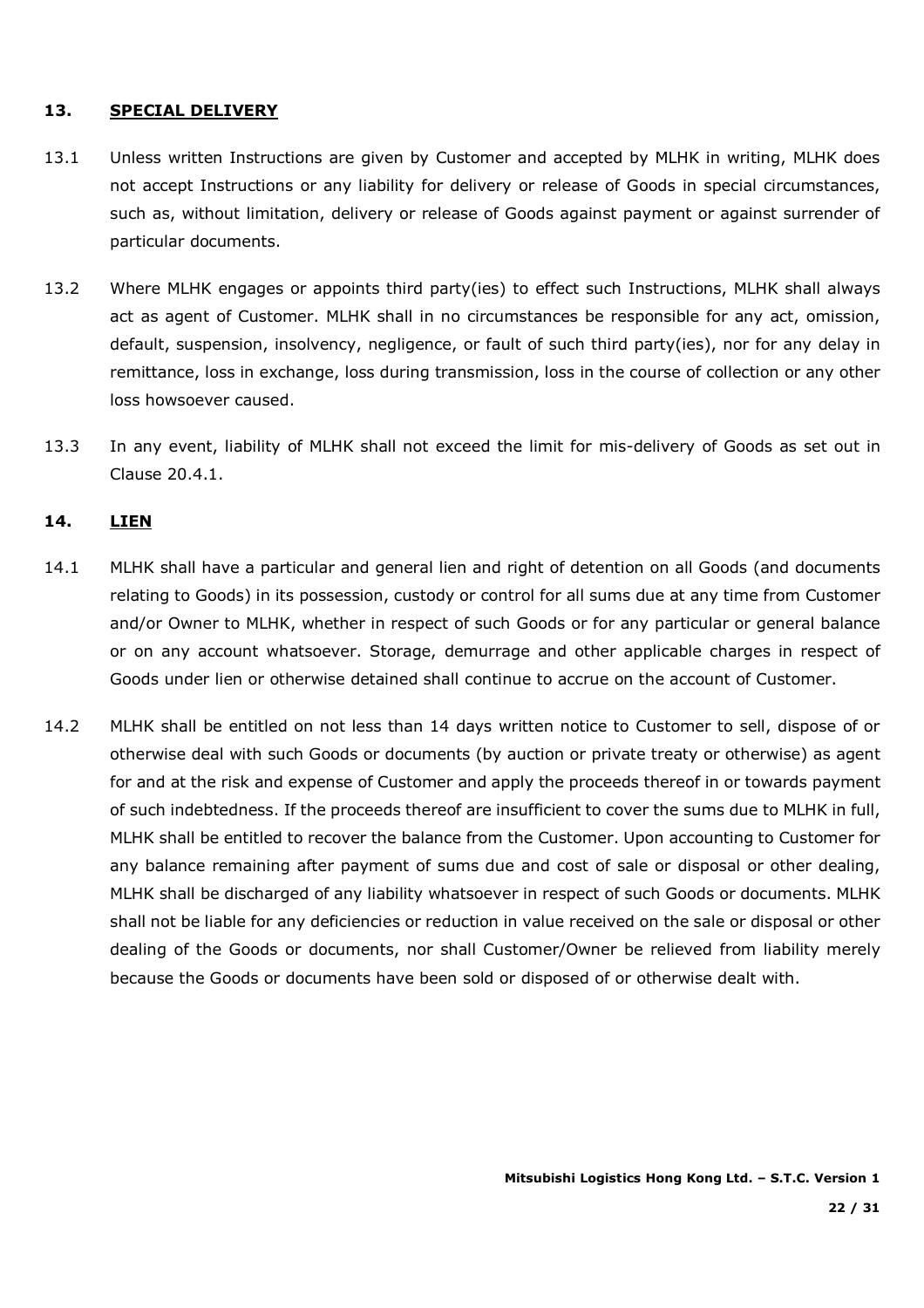### **15. NO DUTY TO DECLARE / PRESERVE RIGHTS**

- 15.1 Unless express written Instructions have previously been given by Customer and accepted by MLHK in writing, MLHK shall not be obliged to make any declaration for the purpose of any statute, convention or contract as to the nature or value of any Goods or as to any special interest in delivery or to make any declaration as to specific stowage or storage requirements of any Goods.
- 15.2 Without prejudice to the generality of Clause 15.1, where there is a choice of rates according to the extent or degree of liability assumed by MLHK and/or other third party(ies), Goods will be carried, forwarded, stored, handled, dealt with etc. at Customer's risk and at such charges, including the lowest charges, as MLHK may at its discretion decide, and no declaration of value will be made unless express written Instructions to the contrary have previously been given by Customer and accepted by MLHK in writing.
- 15.3 For the avoidance of doubt, it is hereby agreed that statement or declaration of the value or nature of Goods by or on behalf of Customer or Owner for insurance, export, import, customs, documentary credit, invoicing or other similar purposes shall not constitute Instructions to MLHK to make any declaration for the purposes of Clause 15.1 or Clause 15.2.
- 15.4 MLHK shall have no obligation to give any notice of claim to any third party on behalf of Customer or Owner or any other person, or to notify Customer or Owner or any other person to give any such notice of claim, or otherwise to take any action to preserve or protect any right or potential right which Customer or Owner or any other person may have against any third party.
- 15.5 MLHK shall be under no obligation to exercise any lien for general average contribution due to Customer or Owner.

### **16. LIBERTIES AND RIGHTS OF MLHK**

- 16.1 In relation to MLHK's responsibility (if any), Goods shall not be treated as received by or for MLHK until and unless a written receipt therefor has been issued by MLHK or its authorized agent. Save for the quantity of the packages or units of goods delivered and received, receipt issued by or for MLHK shall not constitute any representation by or for MLHK of any condition, contents, order, quantity, quality or other matters of or relating to any of the Goods.
- 16.2 MLHK reserves to itself absolute discretion as to the means, routes, methods, manner and procedures to be followed in the performance of any Services.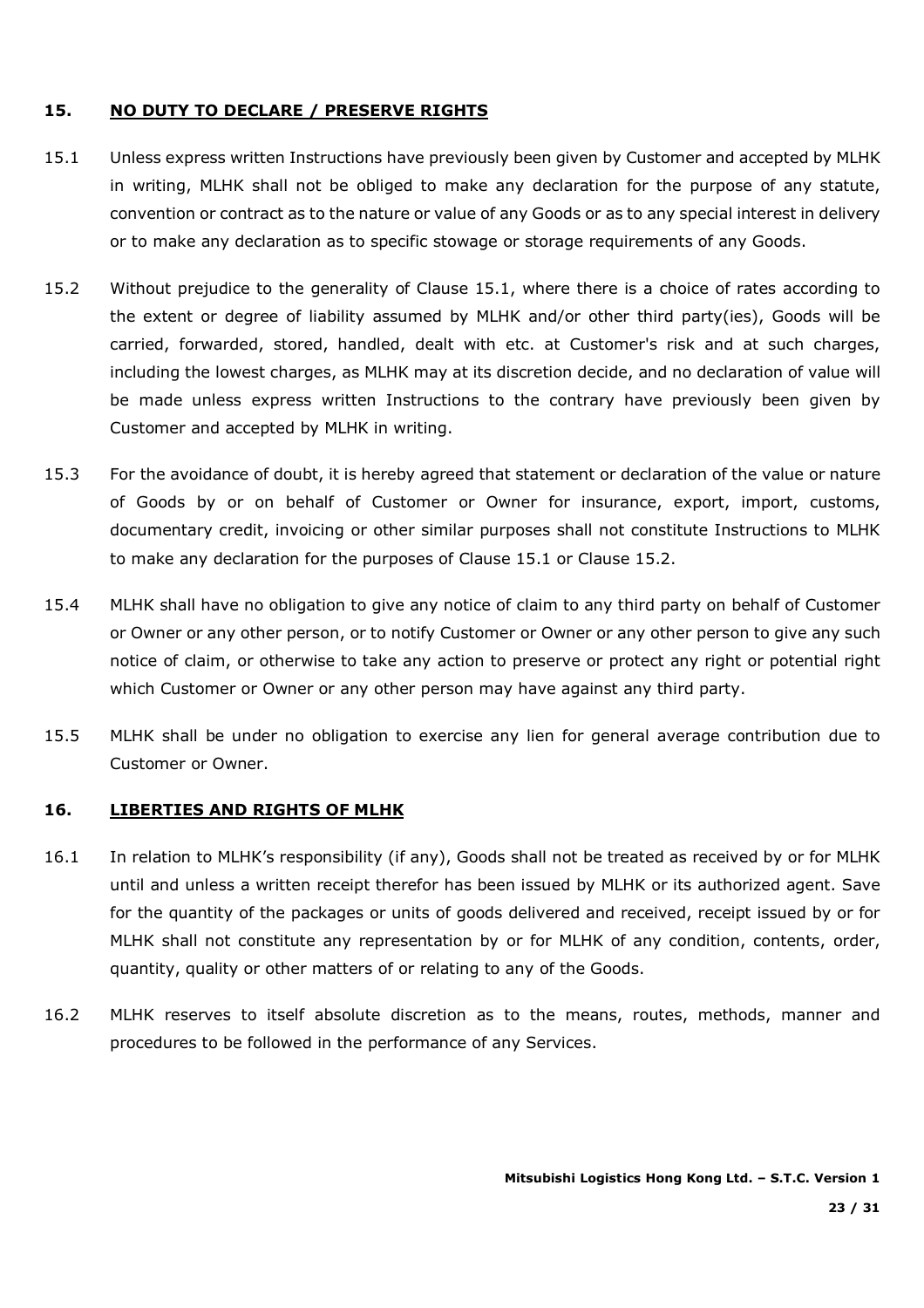- 16.3 If in the opinion of MLHK it is at any stage necessary or desirable in the interest of Customer or Owner or Goods to depart from Customer's or Owner's Instructions, MLHK shall be at liberty (but is not obliged) to do so. Any such departure and any action or omission taken or made pursuant thereto are hereby expressly authorized by Customer.
- 16.4 MLHK may at any time comply with orders or recommendations given by any Government or other authority or agency. All and any responsibility and liability of MLHK in respect of the Goods shall cease on delivery or other disposition of the Goods in accordance with such orders and/or recommendations.
- 16.5 Pending forwarding or delivery, Goods may be warehoused or otherwise held at any place(s) at the sole discretion of MLHK at the cost and risk of Customer and/or Owner.
- 16.6 Customer expressly consents that MLHK may (but is not obliged to) at any time open any Goods, packages and Transport Units tendered by or on behalf of Customer or Owner without notice to Customer or other persons to verify, inspect, examine, weigh or measure the contents thereof. Any expense resulting therefrom shall be borne by Customer.
- 16.7 In this Clause 16, an "Event" means any of the following events or circumstances:
	- 16.7.1 delivery of the Goods is not taken within the time and at the place as provided in Clause 18.1, and not less than 14 days written notice (of such failure to take delivery) has been given to Customer and/or Owner;
	- 16.7.2 (in the opinion of MLHK or person in whose custody the Goods are at the relevant time) the Goods are insufficiently addressed or marked; or are likely to deteriorate, decay, become worthless or incur charges in excess of their value; or may cause loss or damage or delay to other goods or injury to persons; or the condition of the Goods are or will likely become such that they cannot safely or properly be serviced, carried, stored or otherwise handled;
	- 16.7.3 there is or MLHK reasonably considers that there is any breach of any of the warranties or obligations contained in Clause 8 and such breach is not remedied by Customer within 14 days (or such shorter time as circumstances may require) after being required so to do by MLHK by written notice to Customer.
- 16.8 Without prejudice to any of MLHK's other Rights and Defences, upon and at any time after the occurrence of an Event, MLHK may (in its sole discretion and without liability and without notice (or further notice in the case of Clause 16.7.1 or Clause 16.7.3) to Customer or any other person) do or arrange to be done any one or more of the following (at the risk of Customer and/or Owner):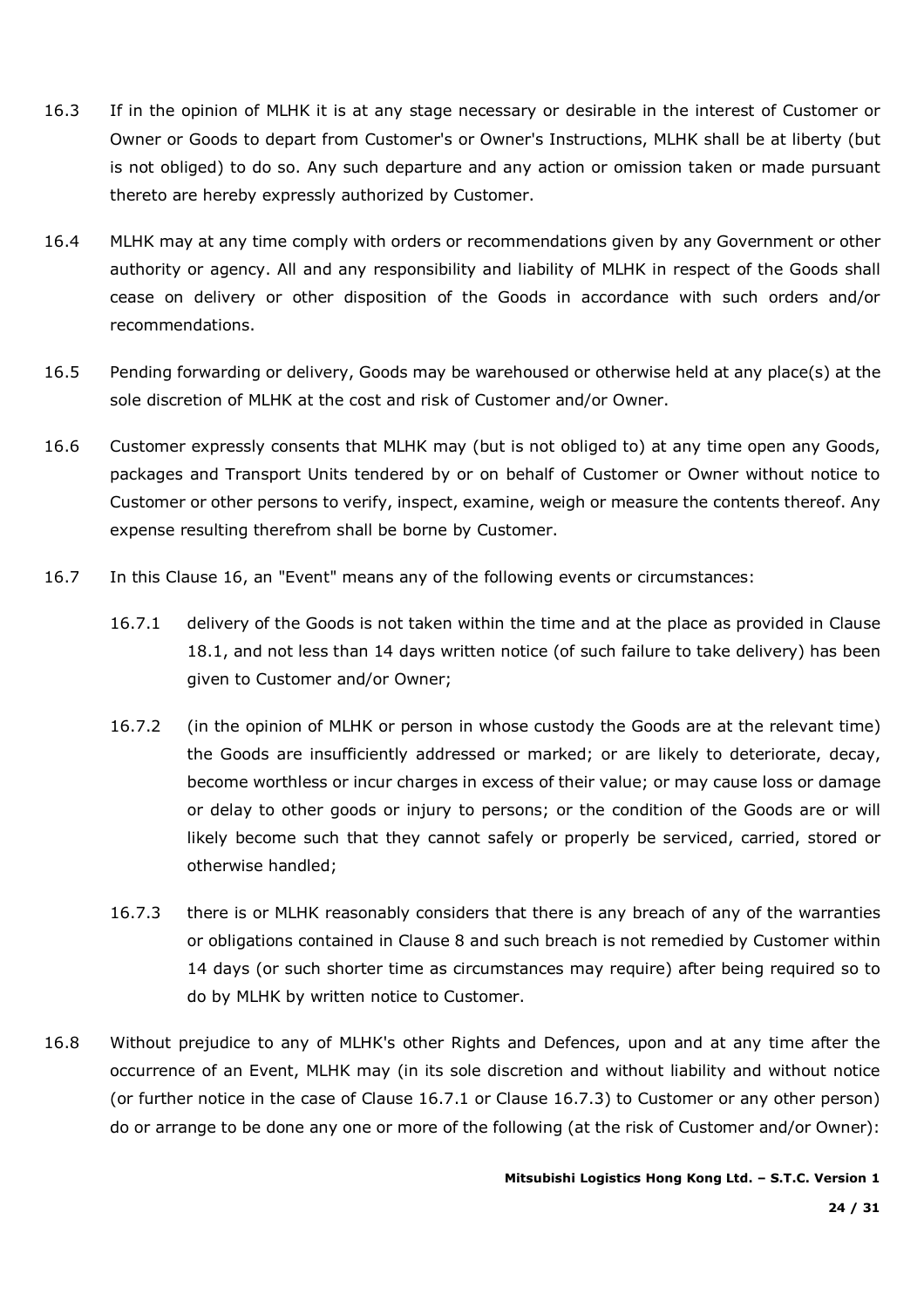- 16.8.1 store the Goods or any part thereof ashore or afloat, under cover or in the open, at any place;
- 16.8.2 sell, dispose of or abandon the Goods or any part thereof (whether or not any action has been taken pursuant to 16.8.1 above).
- 16.9 Without prejudice to any of MLHK's other Rights and Defences, upon any storage, sale, disposal or abandonment as referred to in Clause 16.8, the Goods (where Clause 16.7.2 or 16.7.3 is applicable) shall be deemed to be duly delivered in proper performance of the Services contracted for and MLHK shall have no further liability in respect of the Goods (and where Clause 16.7.1 is applicable, the Goods would have been deemed delivered pursuant to Clause 18.1).
- 16.10 All charges and expenses arising in connection with any storage, dealing, handling, sale, disposal or abandonment of the Goods in pursuance of Clause 16.8 or in connection with any effort undertaken to preserve or save the Goods shall be paid by Customer on demand; and Customer shall indemnify MLHK from and against all and any Liabilities incurred or suffered by reason of any action taken in pursuance of Clause 16.8.
- 16.11 All and any proceeds derived from any sale or other disposal of any Goods pursuant to Clause 16.8 may be applied by MLHK in its sole discretion towards payment of any moneys owing by Customer and/or Owner to MLHK whether or not the moneys owing relate to the Goods sold or disposed of.

### **17. HINDRANCES ETC.**

If at any time in the opinion of MLHK (or any person in whose custody the Goods are at the relevant time) performance of the Services contracted for is or is likely to be affected by any hindrance, risk, delay, difficulty or disadvantage of any kind (whatsoever and howsoever arising) occurring before or after commencement of the Service or conclusion of the contract for the Service, MLHK may, without prior notice to Customer or any other person, and at its sole discretion, treat performance of the contract for Services terminated and place the Goods at Customer's disposal at any place which MLHK may in its sole discretion deem safe and convenient, whereupon all responsibilities of MLHK for performance of the contract and all responsibilities in respect of the Goods shall cease absolutely and the Goods shall be deemed to have been duly delivered by MLHK in proper performance of the Services (but without prejudice to any of MLHK's other Rights and Defences). MLHK shall be entitled, notwithstanding any other provisions herein contained, to full payment of the charges for Services contracted for, and any additional charges and costs consequential to or resulting from the circumstances referred above.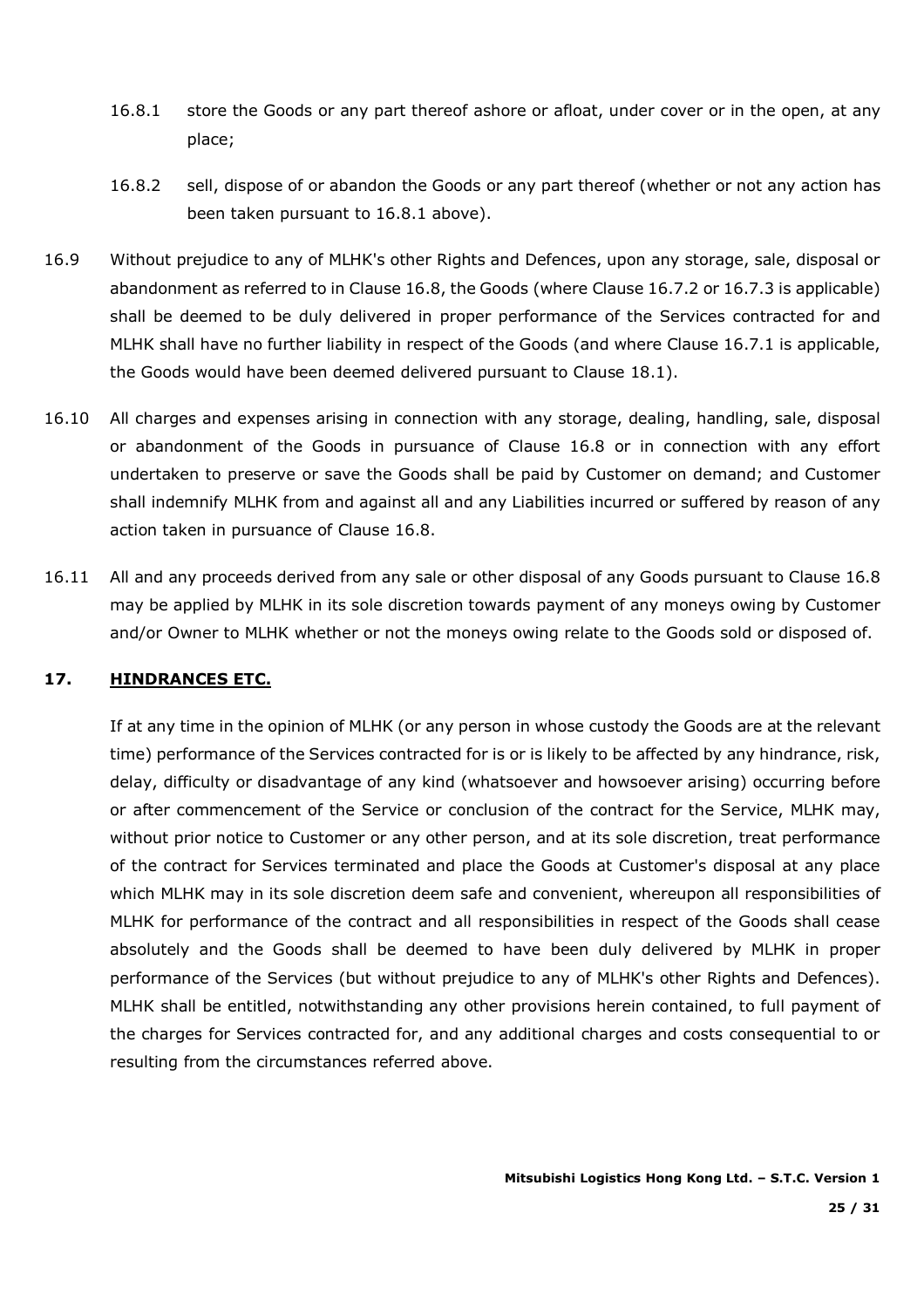### **18. DELIVERY**

- 18.1 (Notwithstanding any claim or potential claim which it may have or any other matter whatsoever) the Owner entitled to delivery of the Goods (a) shall take delivery of the Goods within the time and at the place when and where MLHK is entitled to require delivery of the Goods to be taken, and (b) at the time of taking such delivery shall have paid all moneys for the release of the Goods including without limitation charges taxes and duties and shall have complied with all applicable procedures and formalities including without limitation surrender of all relevant documents. If delivery is not so taken, then upon expiration of the time for taking delivery, the Goods shall be deemed to have been duly delivered in proper performance of the Services contracted for.
- 18.2 If in accordance with applicable custom, practices, laws, regulations, Goods are handed over into the custody of any customs, port or other authority or any other person having authority at the port or place for delivery, such hand-over shall be deemed to be due delivery of the Goods in proper performance of the Services contracted for.
- 18.3 Delivery or disposal of Goods to or at the Instructions of any person ("such person") presenting any forged or fraudulent document purporting to be an original part of a bill of lading, air or other waybill or other original document entitling such person to take delivery or possession or otherwise give Instructions of disposal of the Goods shall be deemed due delivery of the Goods in proper performance of the Services contracted for, provided that the person releasing the Goods to or disposing of the Goods as instructed by such person did not actually know that: (a) such document was forged or fraudulent and (b) such person in fact had no right or authority of possession or disposal of the Goods.
- 18.4 Upon delivery or deemed delivery of the Goods, all Liabilities of MLHK in respect of the Goods shall cease absolutely and immediately (but without prejudice to any of its Rights and Defences whether under these Conditions or otherwise including without limitation MLHK's rights of lien and/or sale).
- 18.5 The rights of MLHK under this Clause 18 are in addition and without prejudice to any of its other Rights and Defences.

### **19. EXCLUSION**

- 19.1 MLHK shall not be liable for any loss or damage or any matter whatsoever if and to the extent the same was caused by any of the following:
	- 19.1.1 any act or omission of Customer or Owner or any person (other than MLHK) acting on behalf of Customer or Owner;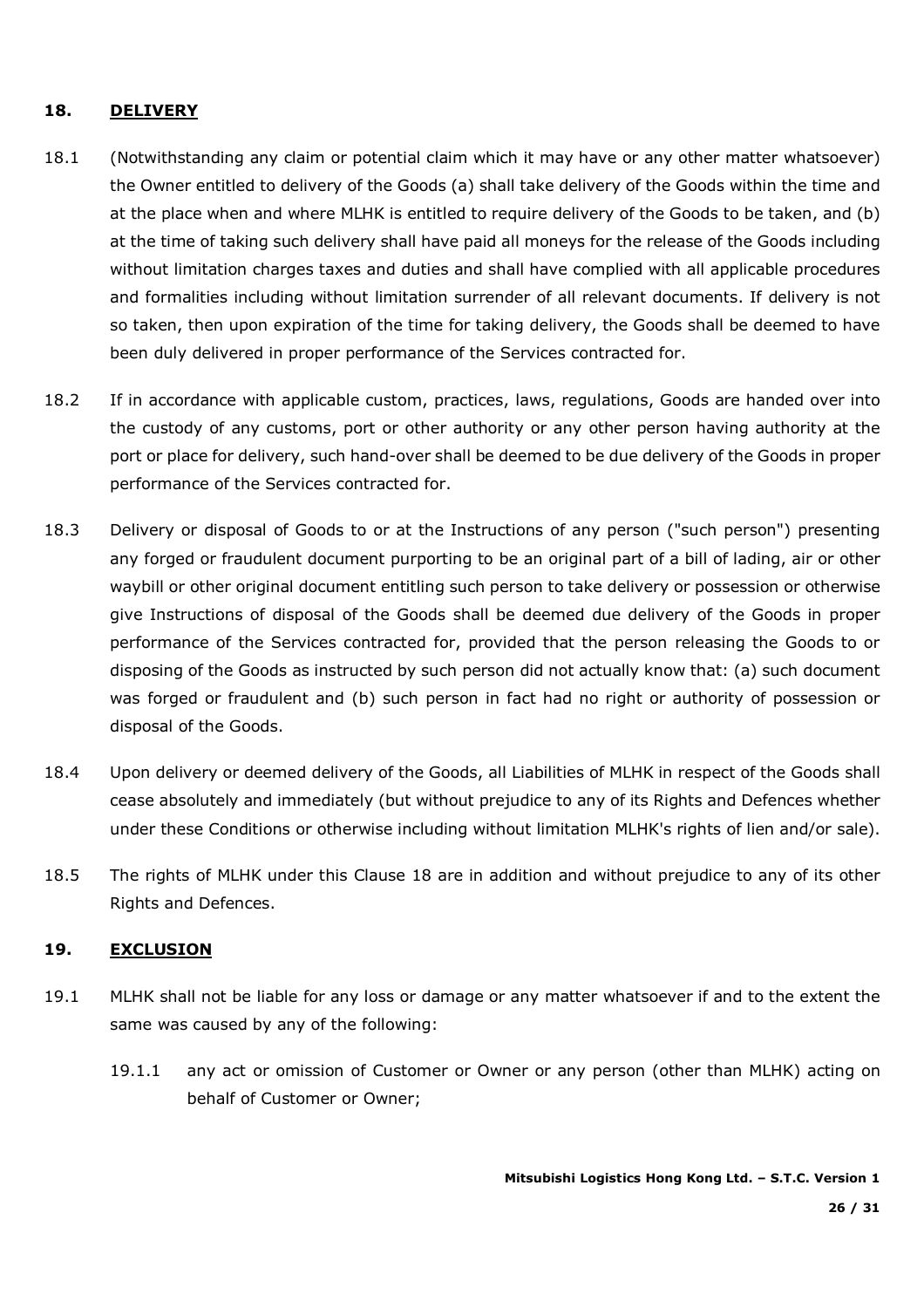- 19.1.2 compliance with Instructions given by or on behalf of Customer or Owner;
- 19.1.3 insufficient packing, marking, labelling and/or numbering of the Goods (unless caused by the wilful neglect or wilful default of MLHK);
- 19.1.4 handling, loading, stowing, unloading of Goods by Customer or Owner or any person (other than MLHK);
- 19.1.5 inherent vice or defects of Goods;
- 19.1.6 riots, civil commotions, strikes, lock outs, stoppage or restraint of labour;
- 19.1.7 fire, flood, storm, explosion or theft;
- 19.1.8 any cause or event which MLHK was unable to avoid and the consequences whereof MLHK was unable to prevent by the exercise of reasonable diligence;
- 19.1.9 any act or omission of MLHK the consequences of which it could not reasonably have foreseen;
- 19.1.10 compliance with the Instructions of any person entitled to give them;
- 19.1.11 saving or attempts to save life during the performance of Services;
- 19.1.12 nuclear incidents;
- 19.1.13 any matter beyond the control of the MLHK, its servants, agents or Sub-contractors.
- 19.2 Clause 19.1 shall be without prejudice to any of the Rights and Defences to which MLHK is entitled whether under these Conditions or otherwise available to it.

# **20. LIABILITY AND LIMITATION**

Subject to Clause 2.2 and (where applicable) Clause 6.3.1 and without prejudice to any other Rights and Defences of MLHK whether under these Conditions or otherwise, the following provisions shall apply as relate to liability of MLHK whether in relation to any Services or any Goods or any Instructions or any other matters whatsoever: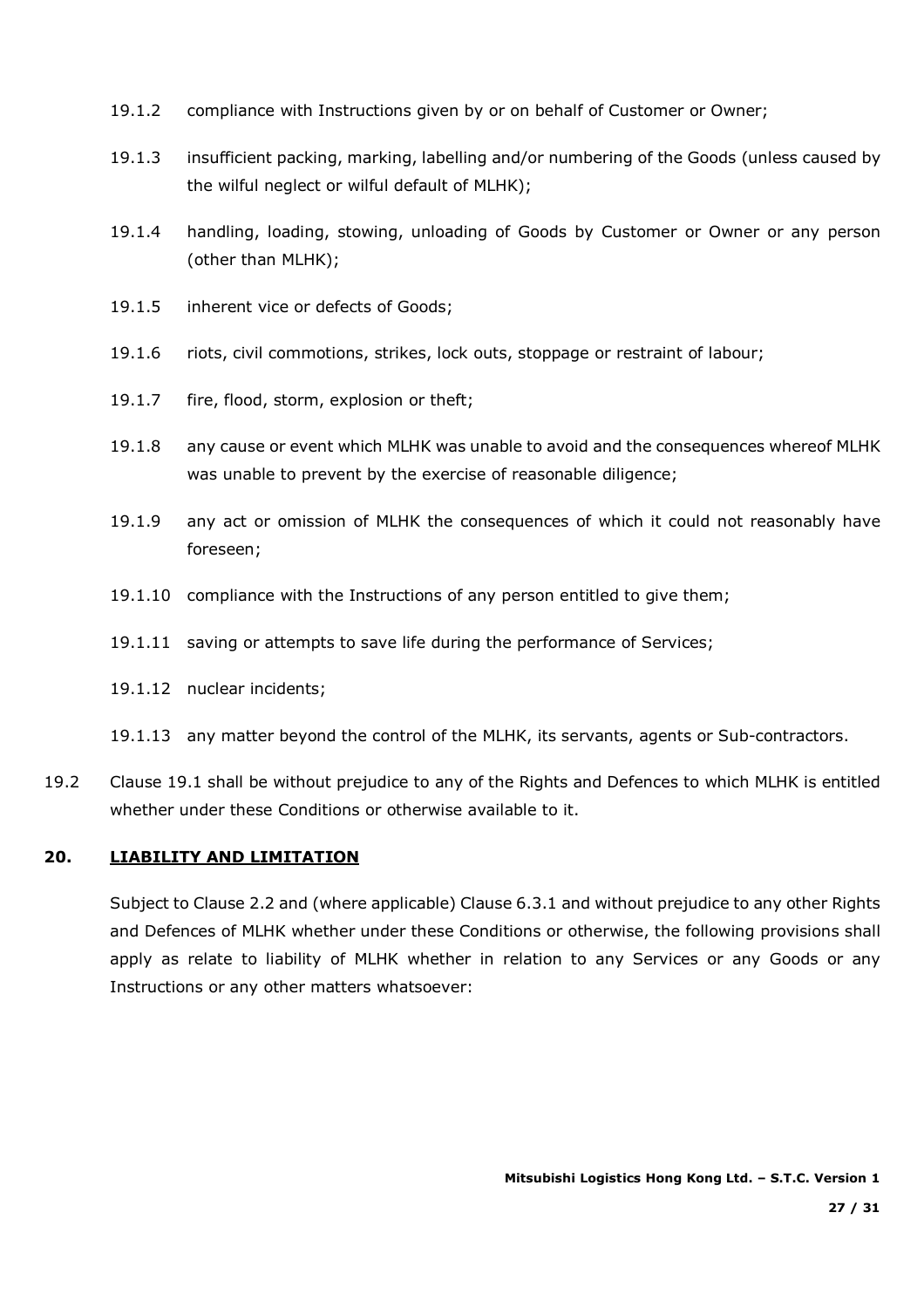- 20.1 MLHK shall not be responsible or liable for any damage, loss, non-delivery or mis-delivery of Goods or for any delay or deviation howsoever arising or caused unless it is proved that such damage, loss, non-delivery, mis-delivery, delay or deviation occurred whilst the Goods were in the actual custody of MLHK and under its actual control and that the damage, loss, non-delivery, mis-delivery, delay or deviation was due to the wilful neglect or wilful default of MLHK or its own servants.
- 20.2 MLHK shall not be liable for any non-compliance or mis-compliance (howsoever arising or caused) of Instructions given to it or other non-performance or mis-performance (howsoever arising or caused) of Services undertaken by it, unless it is proved that such non-compliance, mis-compliance, non-performance or mis-performance was caused by the wilful neglect or wilful default of MLHK or its own servants.
- 20.3 Save as provided in Clause 20.1 or Clause 20.2, MLHK shall be under no liability whatsoever and howsoever arising in relation to any Services or any Goods or any Instructions or any other matters whatsoever.
- 20.4 Subject to Clause 20.7, in no case whatsoever shall the liability (if any) of the MLHK howsoever arising exceed:
	- 20.4.1 In the case of any claim for loss of, damage to, delay, mis-delivery or non-delivery of Goods; the least of:
		- 20.4.1.1 the value of the Goods which is actually lost, damaged, delayed, misdelivered, or not delivered;
		- 20.4.1.2 the reasonable cost of repair in the case of physical damage;
		- 20.4.1.3 a sum at the rate of HKD 10.00 per kilogramme of the weight of the Goods which is actually lost, damaged, delayed, mis-delivered, or not delivered; or
		- 20.4.1.4 a sum at the rate of HKD 200.00 per Transport Unit of the Goods which is actually lost, damaged, delayed, mis-delivered or not delivered.
	- 20.4.2 In the case of any claim for the loss of or damage to Customer's Equipment; the lesser of the following:
		- 20.4.2.1 the depreciated value of the Customer's Equipment (actually) lost or damaged; or
		- 20.4.2.2 the reasonable cost of repair in the case of physical damage.

**Mitsubishi Logistics Hong Kong Ltd. – S.T.C. Version 1**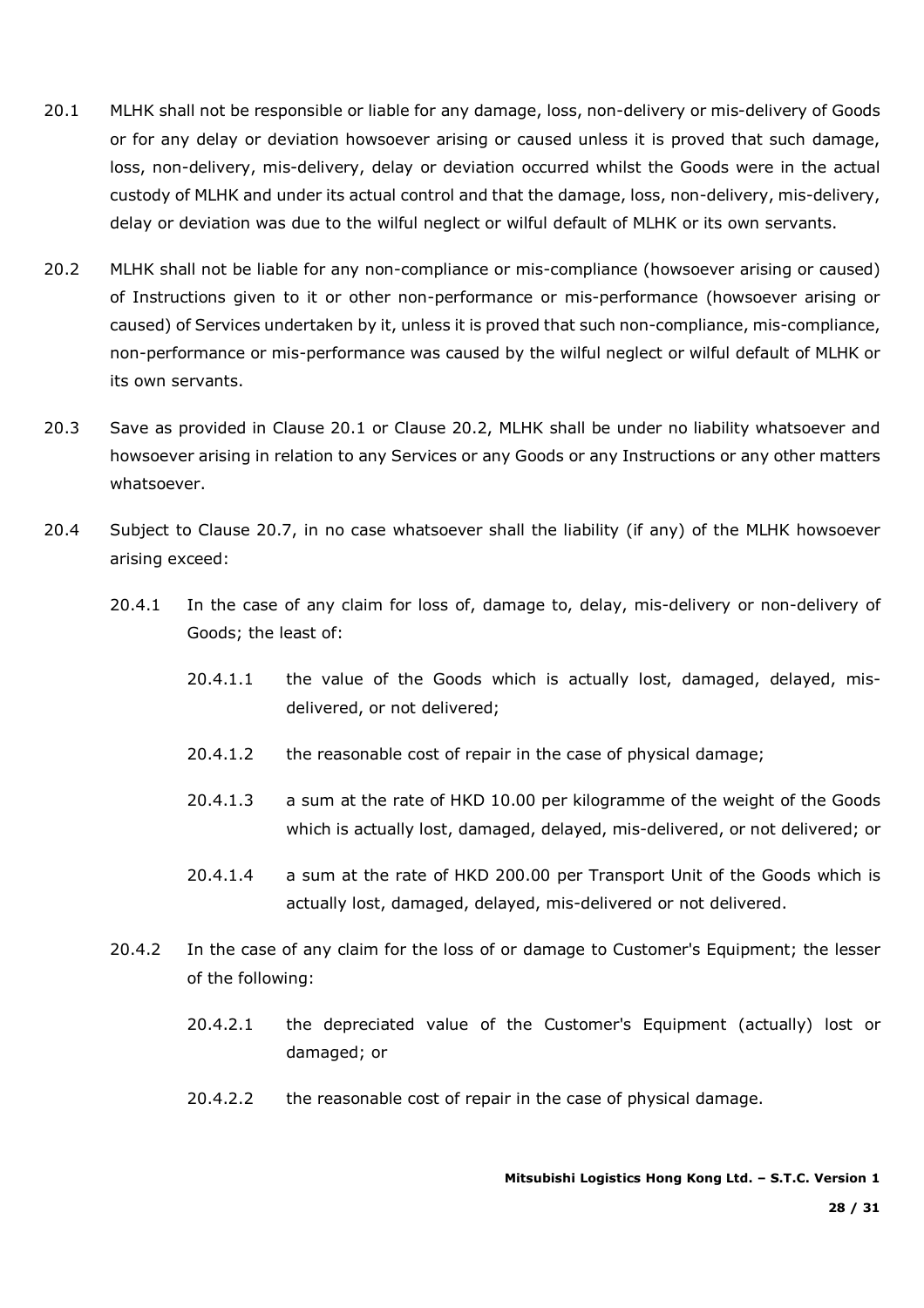20.4.3 In the case of any other claim (not falling within Clauses 20.4.1 or 20.4.2); an amount equal to the charges actually paid to MLHK by Customer for the Service (or part of the Service, as the care may be), the subject matter of the claim or in relation to which the claim arises.

Provided that in no event shall the total liability of MLHK under any one or more or all (as the case may be) of Clause 20.4.1 to Clause 20.4.3 exceed HKD 300,000.00 per event or series of events arising from or attributable to one common cause.

(For the purposes of Clause 20.4.1 above, the value of the Goods shall be the bona fide FOB invoice value plus (if paid) freight and insurance. If there is no bona fide invoice value of the Goods, the value of the Goods shall be such value as at the place and time they are delivered to Customer or person nominated by Customer, or at the place and time they should have been delivered, calculated by reference to the market value of goods of the same kind and quality. For the purposes of Clause 20.4.3 above, "charges actually paid to MLHK" excludes disbursements, out of pocket expenses and items referred to in Clause 11.4.)

- 20.5 MLHK does not undertake that Services will be completed or the Goods (or documents relating thereto) will be delivered or made available within a particular time. Subject to the foregoing sentence, MLHK agrees to perform Services contracted for with reasonable despatch.
- 20.6 Without prejudice to any of its other Rights and Defences, MLHK shall not in any event be under any liability whatsoever for:
	- 20.6.1 any special, incidental, indirect, consequential or economic loss or damage including without limitation
		- 20.6.1.1 loss of profit (whether direct, indirect or consequential);
		- 20.6.1.2 loss of revenue, production or business (in each case whether direct, indirect or consequential);
		- 20.6.1.3 loss of goodwill, reputation or opportunity (in each case whether direct, indirect or consequential);
		- 20.6.1.4 loss of use or value of any data or software (whether direct, indirect or consequential);
		- 20.6.1.5 wasted management, operation or other time (in each case whether direct, indirect or consequential); and/or

**Mitsubishi Logistics Hong Kong Ltd. – S.T.C. Version 1**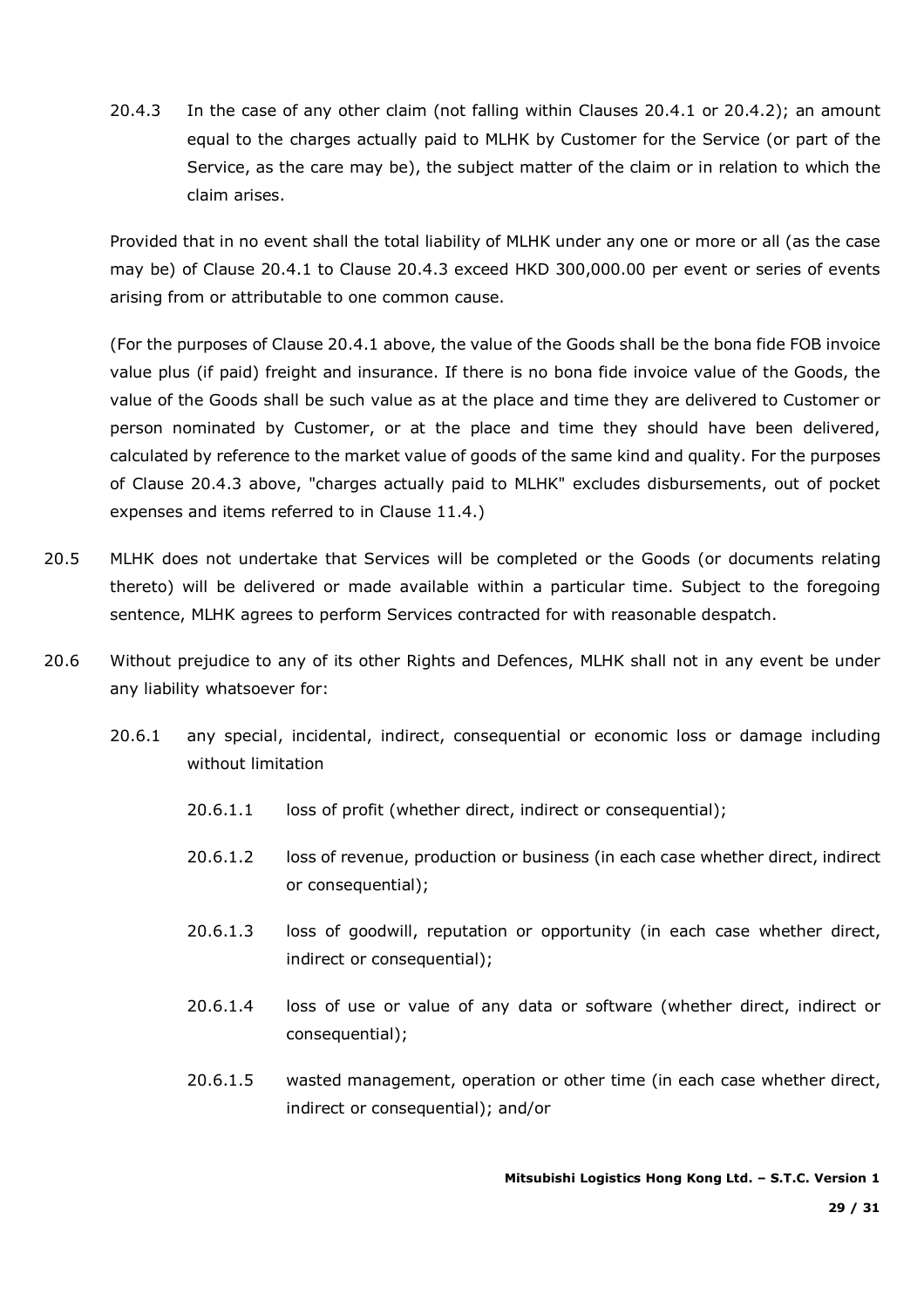- 20.6.1.6 any liability of Customer and/or Owner to third parties (whether direct, indirect or consequential):
- 20.6.2 any loss, damage or expense arising from or in any way connected with fire or theft or a consequence of fire or theft in each case, irrespective of the cause of such loss or damage or expense.
- 20.7 By special arrangement agreed by MLHK in writing, MLHK may accept alternative limits of liability in excess of the limits set out in these Conditions if Customer agrees to pay and has paid MLHK's additional charges for accepting such increased liability limits. In that case, such alternative limits as agreed shall be substituted for the limits laid down in Clause 20.4 of these Conditions. Details of MLHK's additional charges will be provided upon request
- 20.8 Each of MLHK's directors, officers, employees, agents, contractors and Sub-contractors will be entitled to enforce all the terms of this Clause 20 and for the avoidance of doubt, the financial limits on liability set out in this Clause 20 shall be the maximum liability of MLHK, its directors, officers, employees, agents, contractors and Sub-contractors in aggregate.

### **21. FORCE MAJEURE**

- 21.1 MLHK or Customer (as the case may be) shall be excused from the performance of any of its obligations under these Conditions, and shall not be considered in delay or in default with respect to any of its obligations under these Conditions, provided that such failure or delay is due to an occurrence of the continued occurrence of a Force Majeure Event.
- 21.2 Subject to Clause 21.3, MLHK or Customer (as the case may be) will not be in breach of these Conditions or otherwise liable to the other for any failure to perform or delay in performing its obligation under these Conditions provided that this is due to or arises from or in connection with a Force Majeure Event affecting the other.
- 21.3 If MLHK is the party affected by a Force Majeure Event, Customer will continue to pay the charges in respect of any Services which MLHK provided or is in the course of providing or continues to provide under these Conditions notwithstanding the occurrence of a Force Majeure Event. If Customer is the party affected by a Force Majeure Event, Customer will continue to pay the charges in respect of or for the Services in accordance with these Conditions.

### **22. NOTICE OF CLAIM AND TIME BAR**

Subject to Clause 2.2 and (where applicable) Clause 6.3.1, the following provisions shall apply in respect of any claim (of whatsoever nature and howsoever arising) against MLHK: